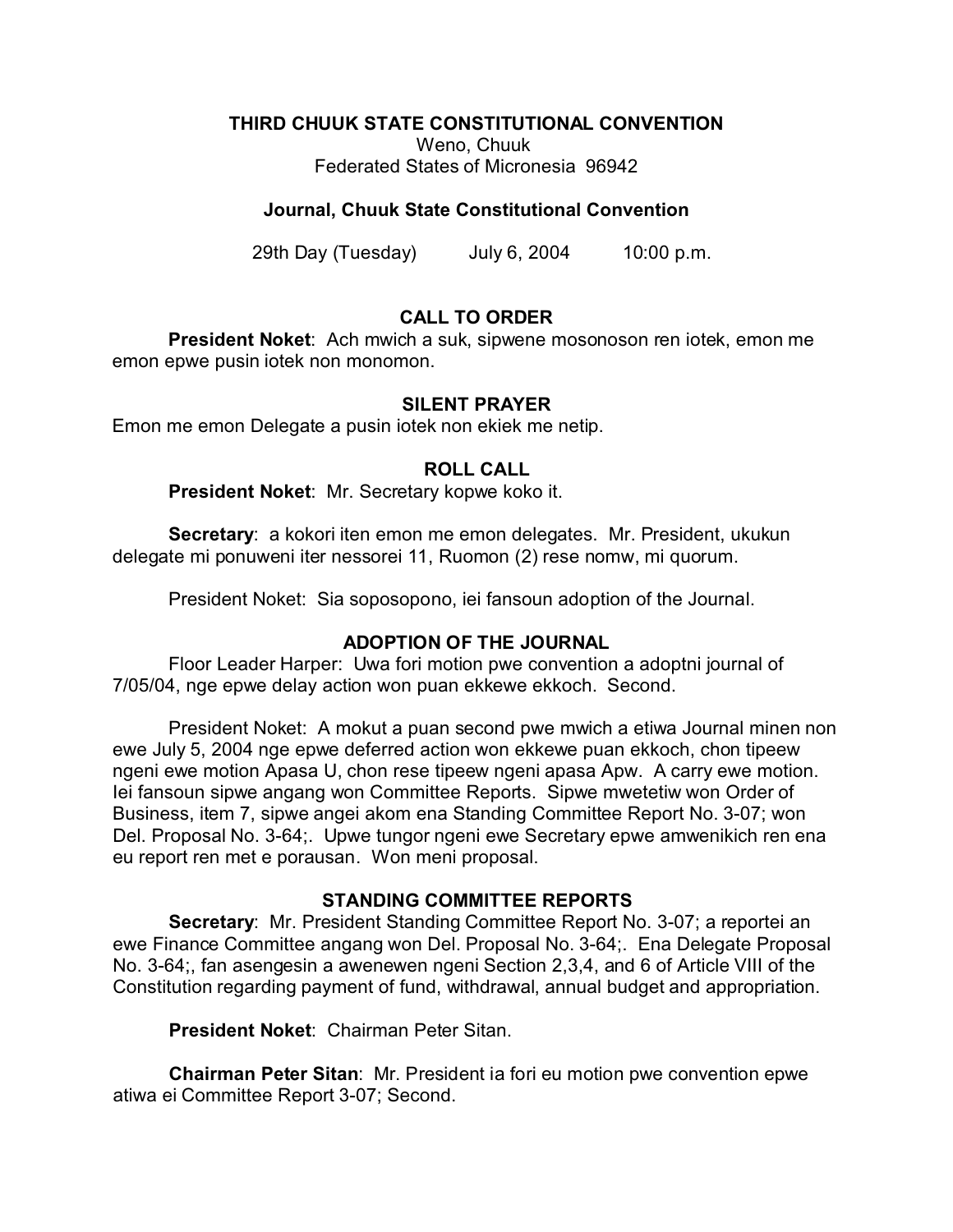**President Noket**: A mokut a puan second pwe mwich a etiwa Standing Committee Report No. 3-07; iei fansoun discussion won ewe report. Chairman Sitan.

**Chairman Sitan**: Kilisou Mr. President, ei Committee Report e report won Delegate Proposal 3-64; awenewena an epwe kasiwin ewe original Section 2, 3, 4, and 6 of Article VIII of the Constitution of Chuuk. Met - ren detail ach we committee a katon ei - sia luku mi auchea an epwe wor ekkoch changes. Ekkei changes akaewan ren Section 4, ren ewe percent ren State operation ngeni Municipalities. Aruuan, puan ren inetin ewe kasiwil ren ewe 40%, for development funds. Iwe pual eu ren appropriation of fund esap exceed projected Revenue. Kinisou Mr. President.

**President Noket**: Floor Leader Harper.

**Floor Leader Harper**: Kose mochen sipwe mwo asoso.

## **Mwich a asoso, a puan niwinsefal**.

**President Noket**: Mwich a puan popusefanita. Chairman Sitan.

**Chairman Sitan**: Kinisou Mr. President, upwe aweweni ekkewe amendment, amendment ren Section 2, ewe original proposal ren 3-64; ina epwe delete *may* a iselong *Shall*. Pwe ei Committee Report - a mweich iwe sia tipeew fengen pwe epwe remain ewe *May*, esap wor *shall*. Ren Section 3, puan same thing ren ewe word on line 11, ewe word *shall* epwe back to *May*. Ren Section 4, on ena change mi wor en amendment an epwe add up eu new part of section 4, epwe pacheta ren at the line 21. Epwe - The Legislature may alter all or any portion of the proposed budget, addition change, provided that any alteration of the budget doesn't exceed projected revenue as provided by the Governor's office for the next fiscal year. The intend ren ei for the reasons so epwe chok eu(1) projection esap ruu (2). And then finally on Section 6. Omw we committee initially ita epwe change ewe portion on for operation ngeni Municipal from 8 to 20. Omw we committee a katon pokiten ese naf moni, iwe sia tipeewno pwe epwe remain 8. Iwe en 8 esap wewen pwe ina, pwe ei e ura pwe at least 8. Iwe ina popun a puan niwiniti 8. Then mi wor ei new change ewe ekkan ura pwe Municipalities a akasiwin ngeni **Senatorial Region**, iwe puan en new change for **infrastructure** development. Delete ewe development project. Iwe line 8 pual won ena wewen ma nge **development** e siwil ngeni **infrastructure**. Additionally apachata Any Region that the State has a major project for the fiscal year shall not get any allocation. All allocations shall be in accordane to an approved plan to be incorporated in the State overall Infrastructure Plan. Awewen ei Mr. President, current set up under Compact I, 60 % ekkewe monien CIP ekan no ngeni State, 40% ngeni Municipal. Ei change e maintain ewe 40% nge instead of Municipal e go by Senatorial Region. Pual en new wording Inrastructure an epwe consistent with the Compact II arrangement with the US, iei e subject ngeni EMCO approval. Iwe en allocation, are eu Region mi wor an State, iwe esap wor ar allocation for that fiscal year. Nge any allocation meinisin ren infrastructure epwe in accordance to the plan as required by arrangement between the US and FSM Government. Kilisou chapur.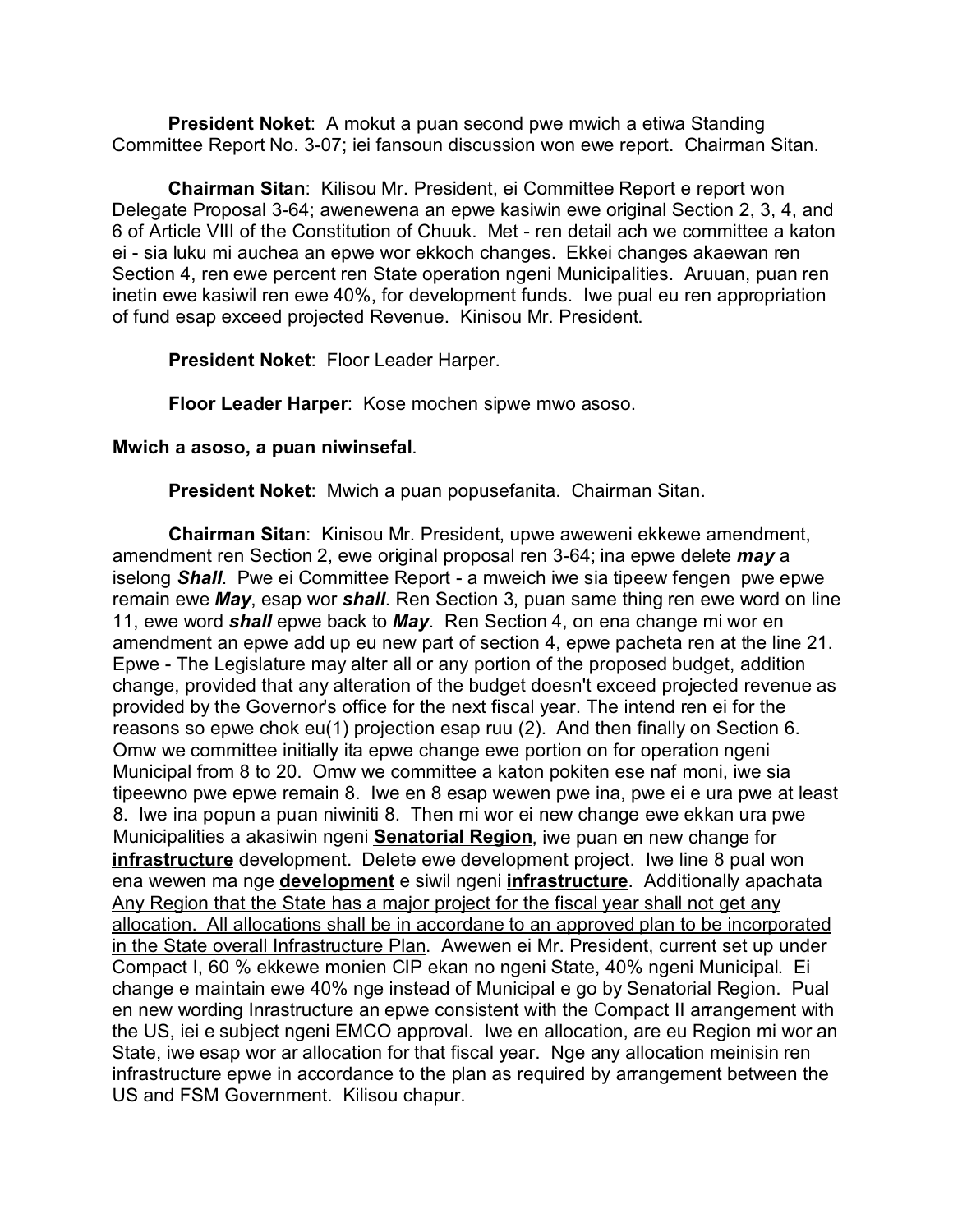**President Noket**: Mi wor puan soposoponon memef. Floor Leader Harper.

**Floor Leader Harper**: Ewer, kilisou chapur Mr. President use kon sileiochu ika epwe atapwanapwan aai eei kapas ais. Ai luku ii mi puan ma masowen ei report. Ren uwa weweiti pwe ewe Proposal ita epwe proposuni an epwe ekesiwin seni at least 8 ngeni 20%. Iwe iei ra puan siwili sefali an epwele niwiniti original language ren nouch we constitution. Iwe ai ei kapas eis lon ei fansoun, isekon nien sileiochu met mi fis lon ei fansoun. Nge ita ai weweiti pwe met a fis iei ei 8% rese chiwen apply ngeni monien ei State operation fund. Pwe metei ra fori ikenai, ra chok apply 8% ika fitu percent ngeni en local revenue e collected ika pwe usap mwan. Iwe use silei ika epwe ifan nenian lon ei fansoun.

## **President Noket**: Chairman Sitan.

**Chairman Sitan**: Mr. President, omw we kapas eis mi puan note ena pwe ach luku en obligation ren ei 8% the State merech ma - ach luku pwe mi unconstitutional. Pwe ita urouran epwe fiti en 8% operation. Iwe use silei epwe ian usun, nge ita ururan ma ita sipwe followni - ina puan eu reason we go back to 8%. Pwe ewe 20% mi impossible ach sipwe achieve.

**Floor Leader Harper**: Mr. President.

**President Noket**: Floor Leader Harper.

**Floor Leader Harper**: Ewer, ina auchean ai walong ai kapas ais, pwe sipwe ma nenengeni ei osukosuk lon ei fansoun, ika mwo mi pung pwe sisap passni ekkean 20% fan iten ei wewe. Nge puan mo ei 8%, merei mi pual pachelong chok ewe 20, pwe ma iwe eura pwe at least 8%, mi tongeni more than 8. Nge ei osukosuk lon ei fansoun esap percentage sipwe apply ngeni ewe moni monien State operation. Pwe ei osukosuk ikenai ren ach sise tongeni chok apply whatever percentage ngeni monien Compact II. Nge are sipwe remain on present language of the constitution, iwe epwele ifan lenian. Nge iei ikenai in practice era pwe ra chok apply 8% won ewe chok local revenue. Esap pual the other source. Ita merei nge ewe committee epwefeer nenengeni eei osukosuk, iwe epwe ifan ar ekiek me ar recommendation ngeni ei osukosuk lon ei fansoun.

**President Noket**: Chairman Firtz.

**Chairman Firtz**: Kinisou chapur President, nesorallim meinisin tirow womi meinisin monun nemwich. Nge ngang uwa meen tipeew ngeni metewe nouch we Floor Leader Harper, e kapas won. Mi pung mi enlet met ach ei osupwang ikenai, usun met ii a fen poraus won. Pun ir chon ewe Legislature ra fen anganga. nge lon ei Constitution era -- lon ei current language ren ei constitution e era 8% eni operation an State. Iwe nge mi pacholong local, Compact, US money. Iwe sia silei pwe iei mwo nouch we President a signnei ewe ita money kich mi tongeni nounou ren operation. Epwe transitional after 5 years, meaning after 5 year chero. Iwe ina popun eni ach ei muu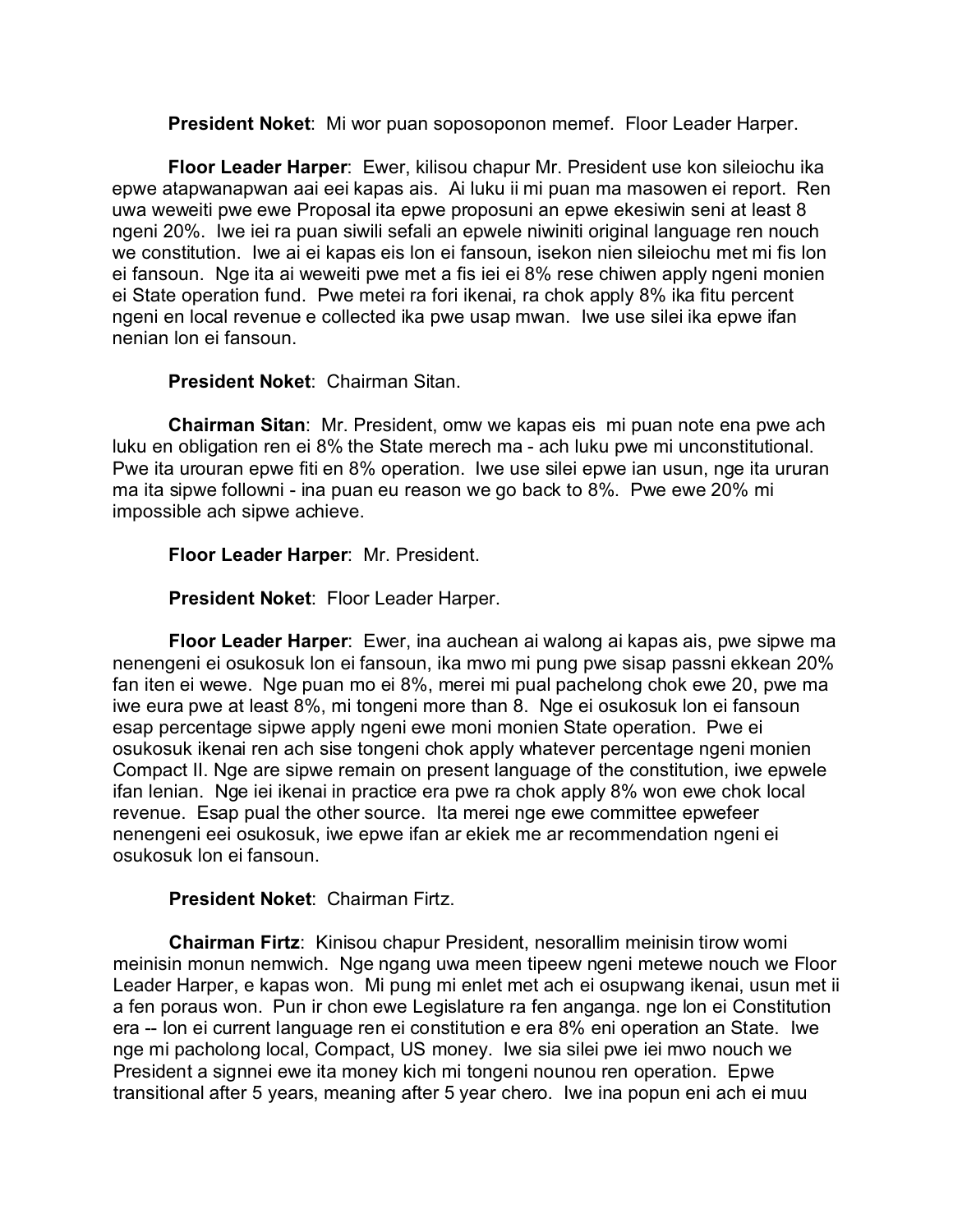ikenai a poputa ne adjustni ar share, ren ach kei municipal epwe poputa ne silei ian nonomur. JEMCO usun nikinikin nge ina met ei US administration iei re kakapasan, pwe kich mwo state nge epwe puan weires ach sipe nounou operation usun nomw we. A chok limited ngeni ekkoch kinikin, auditing, law enforcement, Judiciary, ekkei mwo mi mak lon am we JCN budget. Nge usun iei awewe chok ren ach en National Government esap fully funded. Iei atun sipwe ne ma adjustni. Mi ngaw ach sipwe pusin puan puratiw nouch we chunap. Iwe ren met ewe Floor Leader Harper, e ura ren monien Compact iwe ikkei ekkei sipwe nenengeni. Lon ewe compact mi require 5% maintenance fund. Iwe wisen Chuuk we ika e 40% of that epwe - infrastructure epwe wor maintenance fund. Pwe ina ach ei osupwang ikenai pwe ese wor ach maintancance lon ach kei inftrastructure. Iwe omusano chon ewe Finance committee, ngang upwan fiti nouch we Floor Leader Harper, ren mefian we. Ina pwata ouse mochen oupwe nengenochu pwe site aworata osukosuk down the road. Ika pwe sie makeno nge sise kan nengeni akom. Kinisou chapur.

## **President Noket**: Chairman Sitan.

**Chairman Sitan**: Mr. President, mi pung ma ach analysni pwe en 8% of operation wesen pungun epwe weires, at the same time ma siafer silei pwe ei mettoch a met sipwe ura ren. A violation of our constitution. Iwe aiseien poraus won, nge as chairman, ngang uwe open ngeni - sipwe atawei met epwe tawe ren, eselet ai luku met e doable an epwe at least 8% of local revenue. Nge ren an epwe 8% of operation, ai luku based on projected revenue in the future esap naf. On - mi och sipwe poraus won ei nom, my suggestion Mr. President, murin sia etiw won ewe Infrastructure. Mi auchea ai - ach luku iei one of the most important propose ach sipwe look at the allocation that fund municipality visa via State Government.

## **President Noket**: Chairman Stephen.

**Chairman Stephen**: Kinisou Mr. President a naf poraus won ewe nge utefen puan chechengaw ne puan wanong aien kan puan ekis osukosuk won page 3 won ena report. Eni seni chok ii ai puan tiparoch, under III. Amendments, uchok puan mochen ewe committee epwe mwan aweweochu met wewen an en statement "for the sole purpose of clarity and in the absence of the appropriate tool in the adopted Rules of Procedure" your committee has come up with a new Committee Proposal. Wewen nge ese wor rule e pursuant to lon ar en Committee Proposal lon ach we Rules of Procedure. Pwata chok re tongeni fori ika ese in lieu of the Rules of Procedure. Nge ma ien e ura pwe in the absence.

## **President Noket**: Mwich epwe mwo asoso.

## **Mwich a asoso, a puan poputasefan.**

**President Noket**: Sia popusefanita. Chairman Stephen kich mi nom rem ika mi wor - soposopono omw we kapas eis.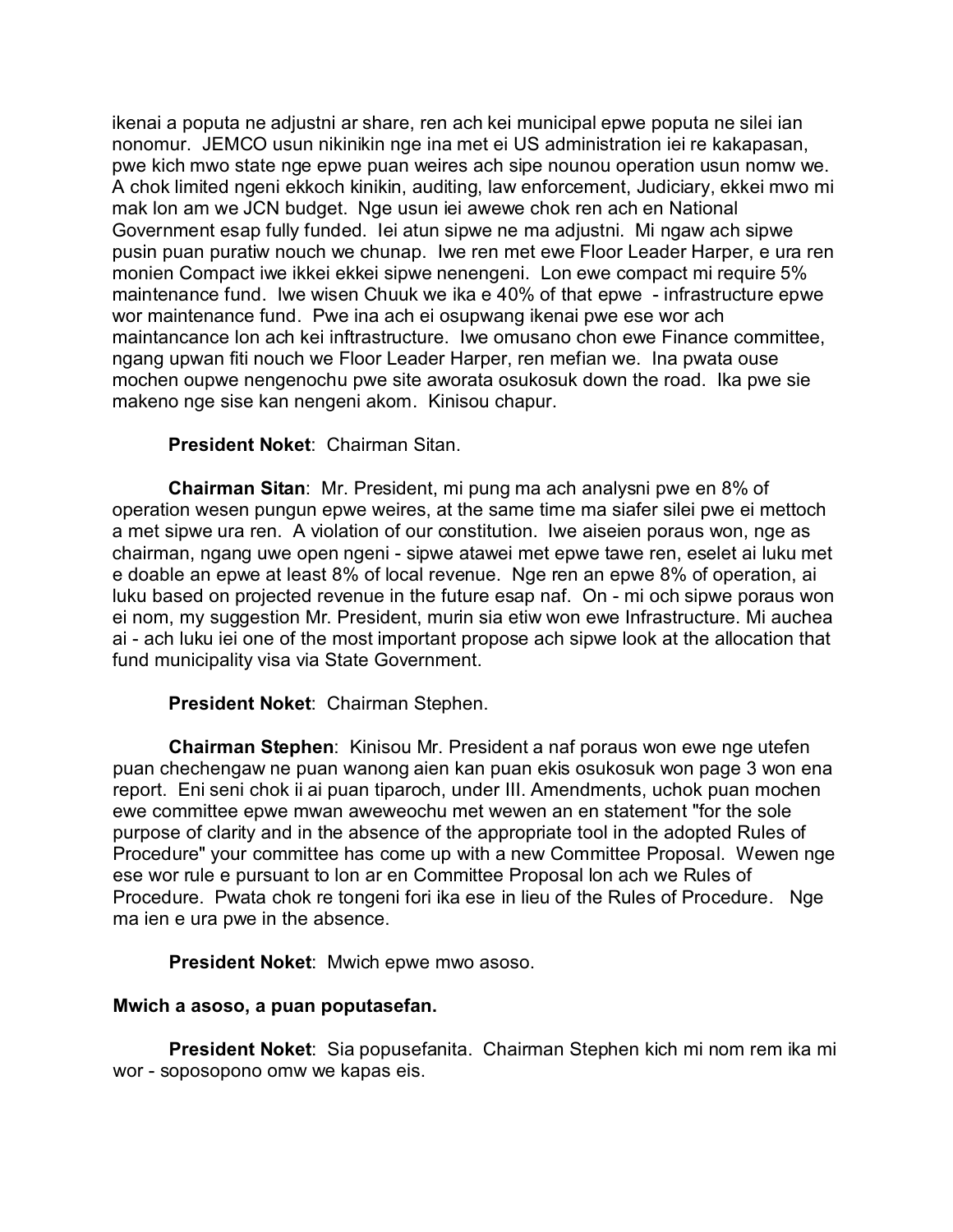**Chairman Stephen**: Kinisou chapur ii Mr. President, iwe chok puan ukukun mefiei won we report.

**President Noket**: Chairman Sitan.

**Chairman Sitan**: Kilisou Mr. President, make amendment ren ei committee report page 3, won item 3, won amendment epwe delete the word from "and in the absence of the appropriate tool in the adopted Rules of Procedure of the Convention, epwe deleted. The rest epwe remain, I so move for the change.

**President Noket**: A mokut a puan second pwe ena kukun kapas "an in the absence of the appropriate tool in he adopted Rules of Procedure fo the convention, epwe deleted seni ena report - ena won amendment 3. Iei fansoun discussion won ewe amendments ika mi wor mefien emon. Ika ese wor sipwene utut won ewe amendment ren ewe report. Chon tipeew ngeni ewe amendment apasa U, chon rese tipeew ngeni apasa Apw. A pass ewe amendment iei fansoun soposopono poraus won ewe report. Chairman Mino.

**Chairman Mori**: Kinisou Mr. President, omusano ekis chok ai kapas eis won ena report won page 3, ai nuku e poputa me won page 2 feino ren ena - ewe 40% fan iten development funds. Ai nuku ina metena e kapasan ren ar repwe ekesiwini ngeni ewe infrastructure, ika usap mwan. Ewe 40% ir mi puan nenengeni ren usun nikinikin met ai weweiti ei report ren kapasen chok monien Compact II. Ai nuku Chairman Fritz mi kapasen ewe taxes ren iei a no chok nge a no ngeni usun specifically infrastructure. Ika mi puan wor ekkoch ar nenengeni ren ekkewe puan mi - ir mi puan mimina me non ach en Legislature ren Economic Development Projects, puan ekkewe Social Projects, ei ese specifically address ika related ngeni ewe Compact II funding. Ita mi puan wor anapanapen inetitiwen ika pun epwe wor moni an epwe tonong non pekin Development Projects.

**President Noket**: Chairman Sitan en mi tongeni ponueni ewe kapas eis?

**Chairman Sitan**: Oh ren ponuan apw, pwe ese wor alapalap won Local Revenue. Pwe based on met ach weweiti ren 40% ei ekkan divided current practice ren ewe chok Compact fund. Ina popun ese wor ach nengeni - in addition Mr. President, ach puan luku pwe local revenue usun chok metewe Senator Fritz epuan poraus ren ei capacity building. Ach luku esap naf moni an epwe go to other things ma me nukun operation of the Government. Kinisou.

## **President Noket**: Chairman Mino.

**Chairman Mori**: Ach weweiti pwe mi kan wor ekkewe Regional Projects mi kan wor appropriation won, ngeni ach we Legislature ar repwe pusin mina Regional Projects. Ai nuku ena e fall under Economic me Social Development Projects. Nge ai nuku ei section 6, non nouch we Constitution e fosun Development in general. Mi pung ren na 40% a specifically ngeni CIP, iwe under the new Compact arrangement a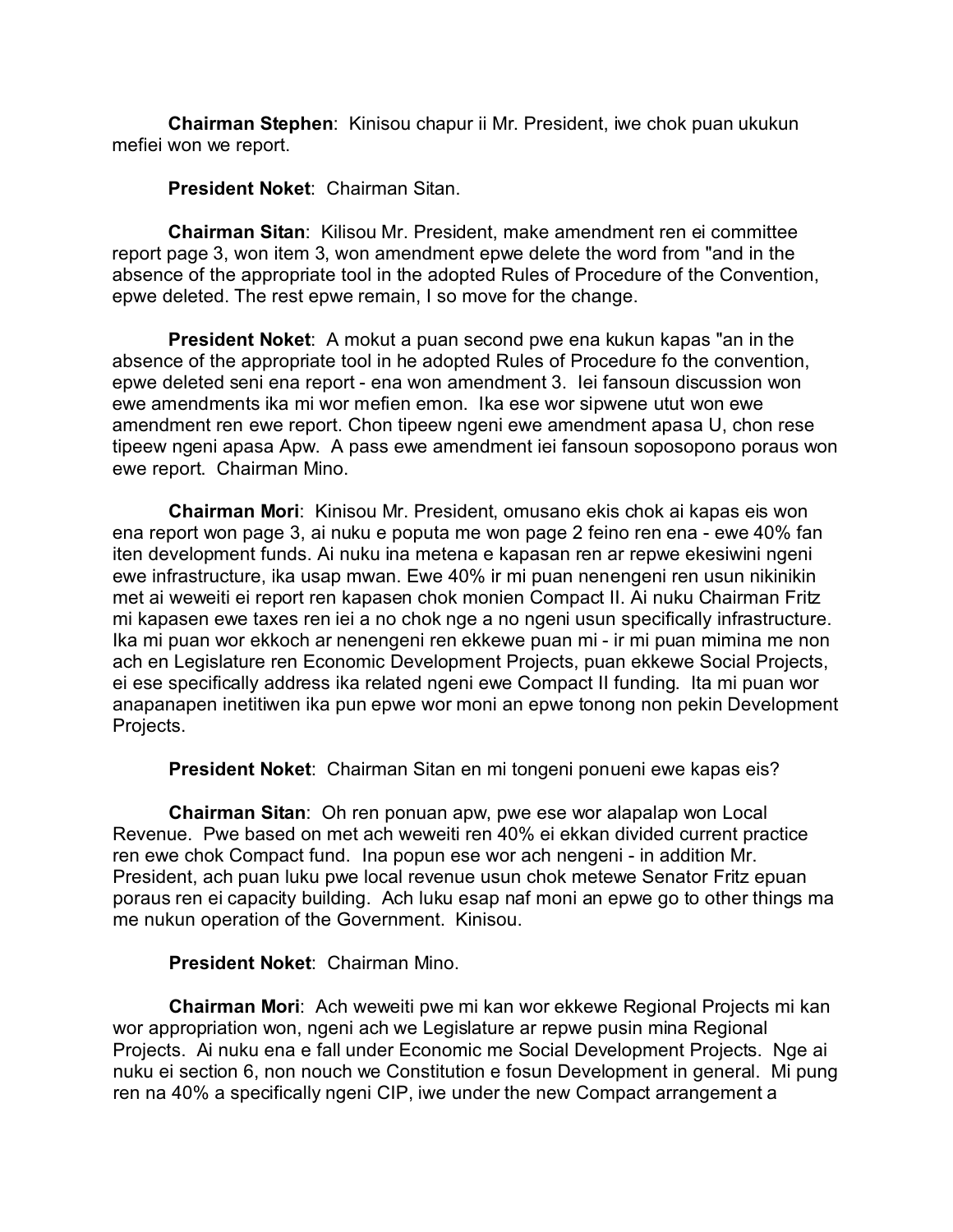Infrastructure. Iwe ika ina - inan enan ngang uwe ekis nenengeni ren ekkena - ren meten Legislature mi fori lon ei fansoun ren an kewe Regional Projects. Pwe ai nuku ekkena Regional Projects epwe fall under Economic me Social Development Projects.

**President Noket**: Vice President Aten.

**Vice President Aten**: Kinisou Mr. President, ma ii ei porausen Infrastructure fan iten ewe correction line 10 - 11, ina met ewe committee e wesen ekieki. Ena infrastructure plan epwe fiti an Chuuk State we infrastructure plan. Nge pungun metewe Del. me Chairman Mino e ura, mi puan affectni - ururun epwe puan effectni Economic me Social project. Nge upwe mut ngeni nouch en Chairman ika mi wor met epwan mochen add up.

**President Noket**: Floor Leader Harper.

**Floor Leader Harper**: Kinisou Mr. President, Aewin nom uchok mochen pwarata ai tipengaw pokiten ngang mi nom won floor lon ewe fansoun uwe kapas eis. Iwe murin chok ka angei seniei murin an Chairman Fritz we sopwei ekkewe alilis. Iwe ka ngeni ekkoch nge kose chiwen eniwini ngeni ei. Iwe upwe sotuni ne - usap ii alisi an Mino we concern, nge upwe chok mwar wata ekoch met ai wewe ika epwe anisi pual Minor en an naan ekis osukosuk. Mi pung ekkewe moni ekan iteni Regional Project fund, ese I guarantee pwe mi wor iteiten year. Legislature mi awora iteiten year, mi chok ma wor ekkewe fansoun ukan ma naengeni nge mi wor - nafochu mettoch iwe sia puan mwo angei en epwe noo ngeni regional project. Iwe nge met sie fori sichok angei seni puan en CIP. Iwe puan fan ekkoch monien ekkewe investment noun Municipal me State moni e nom nukun, iei ma mi chiwen nom tori ikenai. Nge ach weweiti nesor me ponon repwele en me angei noun, ena moni. Iwe ai luku ese chiwen puan wor met Legislature epwe awora ren monien Regional Project. Seni ekkewe interest ren ekkewe investment. Me nukun chok ma ika epwe nengeni nge emwan nafoch ach monien ei ma local revenue an epwe tongeni wanon lon monien project, use silei ika ina ena an. Nge ekkei uchok wattiw ren an Del. Mori epwe weweiti pwe ese wor ii enan moni mi kawor iteiten, mi solid usun ma monien Compact ika CIP sia akangei lon ekkewe fansoun.

## **President Noket**: Del. Sirom.

**Delegate Sirom**: Kinisou chapur President. Mefiei usun epwe eu napanapen kapas eis fan iten ai wewe ngaw. Ita uchok kan mochen kapas eis won ewe 8% ika ewe 40%, pwe ai weweiti ekkei fan iten ewe Compact I. Nge ai na question mi applicable ika mi allowable under this Compact II. Iochok a mochen ponueni a ponueni. An epwe alisiei won ai ei wewe ngaw.

# **President Noket**: Chairman Sitan.

**Chairman Sitan**: Mr. President, ina popun the intend of ewe Delegate Proposal an epwe try to accommodate ekkewe municipal. Pwe ach nenengeni nge ei current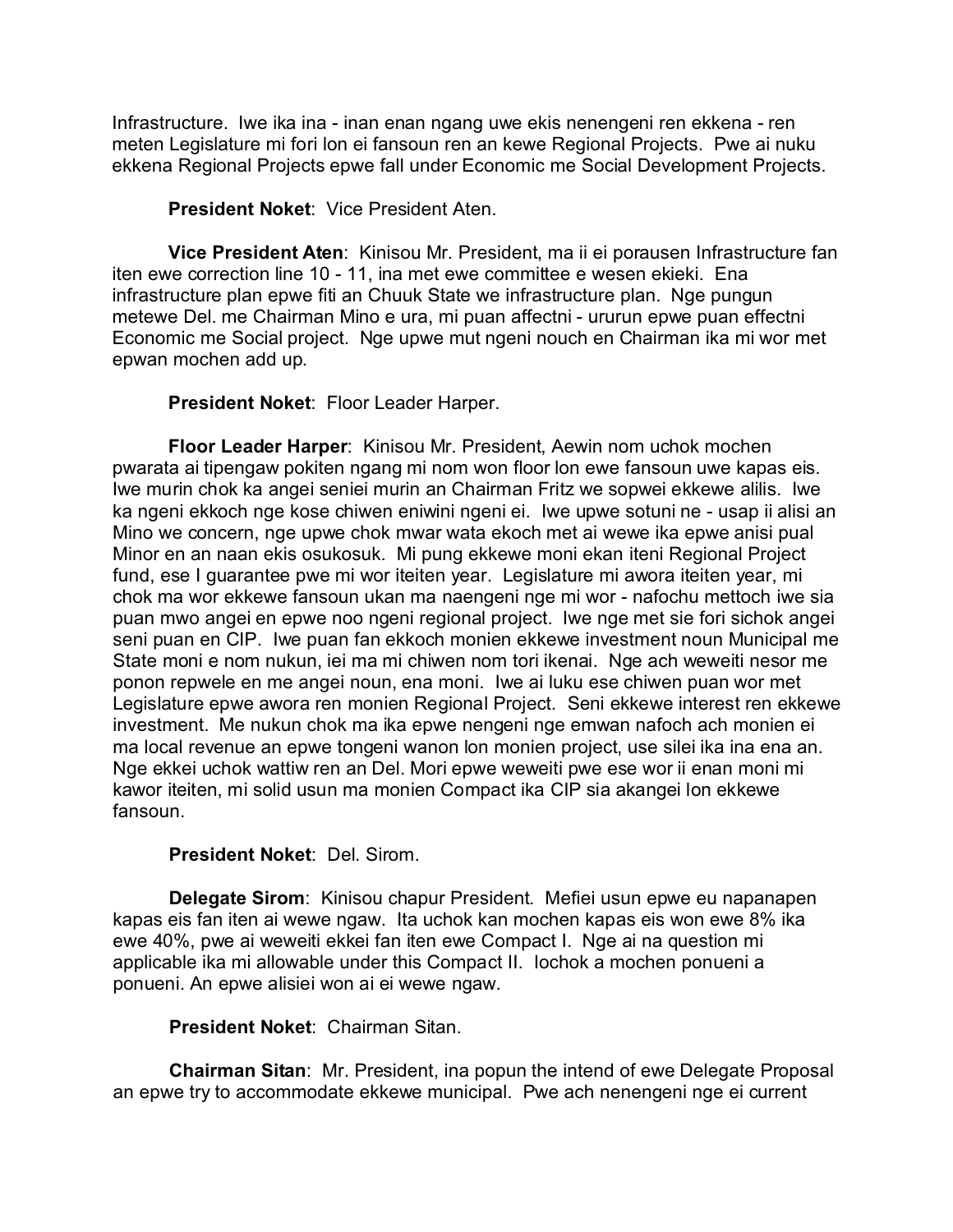wording mi - eni ren ewe 8% mi possible nge sia fen silei obligation pwe ese punguti met ei Chunap e apasa. Nge ewe CIP a usun ach nengeni pwe esap wor, esap tawe. Lon ena wewe ina popun ei Del. Proposal are ach ei Committee sia mochen alenia epwe wor lenian. NGe epwe followni met ma ewe plan are, pwe mi require under compact II. In short ewe aewwan mi possible, nge en aruuan mi question mark. Ach attempt pwe sipwe lockunanong pwe epwe eligible ekkewe regions ren infrastructure fund as provided under Compact II.

**President Noket**: Mwen ach sipwe soposopono, upwe tungor pwe sipwe confine ourselves ngeni puan ei report. Sipwe soposopono ekkena discussion won ren ena Proposal. Mi puan wor ion e memef ren ei committee proposal. Del. Keiuo.

**Del. William, K.**: Kinisou chapur Mr. President, ngang uchok mochen kapas eis ngeni ewe committee pokiten ngang use kon puan nonom. Nge ngang umochen kapas eis ngenir ika ir mei kapas eis ngeni an ei Executive me Legislative ika iokowe chon fori angangen ei 8% upwe eisinir ika fite percent ei ra aneani ikenai.

**President Noket**: Chairman Sitan, kopwe ponueni ewe kapas eis.

**Chairman Sitan**: Ponun ewe kapas eis, mi wor public hearing re ura repwe no checki iwe ra give us information, ese wor information re ngenikich.

**President Noket**: Soposopono.

**Del. William, K**.: Kinisou chapur Mr. President, ita ina auchean ai we kapas eis pwe a meen auchea ach sipwe nongoni met ar era ika fite percentage ir mi aea ngeni Municipal lon ei fansoun. Nepoputan ei Compact II, pun merei as a leaders of Legislature, ngang uwe nengeni nge a less than 8% ei ra accommodateni ngeni municipal. Iwe ika pwe iei 8% all the way, iwe sia pusin forei uwach. Wewen nge sia ma - unconstitution, iwe ina ii auchean ai ei kapas eis, Mr. President. A fen namot ach sipwe find out fite exact percentage sia angei ika ngeni ach kei municipal ikenai, pwe epwe puan tongeni ina chiwechiwen ach ei report an epwe puan tongeni accommodateni ach sisap koon fen paun osukosuka kich. Kinisou chapur.

**President Noket**: Chairman Stephen.

**Chairman Stephen**: Kinisou chapur Mr. President, ngang upwe puan chok sopwei ewe line of comment ren ei proposed amendment won Section 6. Uwe ekis ani osukosuk ena ma operation emphasis won municipality, infrastructure a noo ngeni regional. Nge ika ena approve plan as it incorporated by the State, ese emphasiseni regional ren Municipalities. Iwe nge sia lock in regional, senatorial regional infrastructure non ei meen iwe merei epwe ma wor ekis ach osukosuk puan ren. Iwe ekkena municipalities re accorded operation fund for project repwe operateni ika infrastructure. Iwe nge how can the region operate, I mean administerni ekkewe infrastructure in what legal recognize entity. How can they be recognize as an entity to administering such infrastructure. Epwe ii ekis unfair ngeni kem ekkoch awewe ren Southern Namoneas, am mi comprise of various municipalities. I supposed to Northern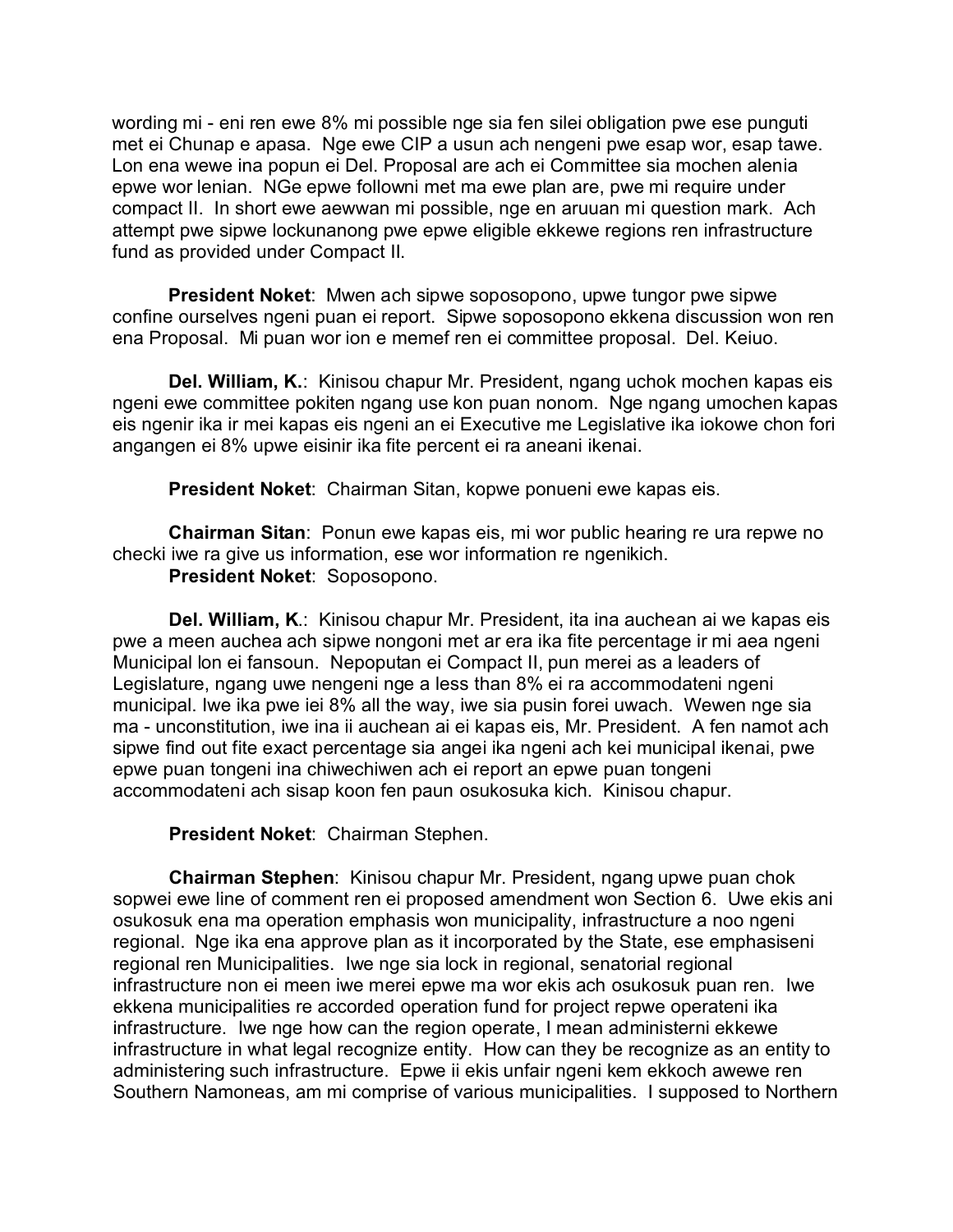Namoneas, Weno, by far is 75% composition of Norther Namoneas. Iwe not to mentioned Fonoton, me Piis-Paneu. Iwe merei epwe ekis unfair ngeni ekkewe regional, ekkewe other municipalities. Kinisou chapur Mr. President. Ina chok kan upan mefiei na won ena report.

**President Noket**: Uwa ekieki ese chiwen ii wor ach poraus won ewe report. Sipwene fen angang won ewe report ika sipwe mwetetiw won - epwe wor chance won ewe first reading ach sipwe poraus won ren wesen won ewe proposal. Del. ika Chairman Fritz.

**Chairman Fritz**: Omusalo tipis Mr. President, nge puan monun nemwich. Nge eni ekis chok ai concern ren ei report pwe ese fen inflectni metei e nom lon ei proposal nge en eu idea pwe - use sinei ika use kuna. Nge ika pwe - awewe chok Weno a nounou infrastructure funds, me lon ewe meen, iwe esap puan chiwen wor inetin as a municipality. Use sinei nge lon ai - met mi afat lon ena section 6, nge non ei report ese mwo wor an epwe mentiond ika omission ika operation ika. Nge ita ai weweiti pwe intentionun ei meen pwe ika pwe e wor an State project awewe chok Mochunok, iwe Mochunok esap chiwen nounou moni. Pokiten ma eu region ei, iwe wewen nge a angei an we, nge ma ii an Chuuk.

## **President Noket**: Chairman Sitan.

**Chairman Sitan**: Ewer, mi pung ururan epwe clarify ita puanena intend. Omusalo tipis chon ei convention, pwe its our committees fault not to include. Nge mi auchea epwe afatafat ena pwe is one of the major - ma puan upwe ura very political and sensitive thing. Ach weweiti pun mi happened in Legislature ren allocation of fund by region ika municipal. Iwe ita urouran pungun ita epwe include lon ei report, nge ach oversight sis includeni. Kilisou chapur.

**President Noket**: Floor Leader Harper.

**Floor Leader Harper**: Ika pwe ese chiwen wor kapas eis me ekis wewe ngaw ren ei report, iwe uwa fori motion pwe a koukutiw poraus won ei report. Second.

**President Noket**: A mokut a puan second pwe a koukutiw poraus won ei report. Chon tipeew ngeni apasa U, chon rese tipeew apasa Apw. A koukutiw anini won ewe report, iei sipwene utut won ewe report. Chon tipeew ngeni pwe Mwich a etiwa Committee Report No. 3-07; apasa U, chon rese tipeew ngeni apasa Apw. A ketiw ewe Committee Report fengn me met mi amended. Lon ena Order of Business, ena mi wor Standing Committee Report No. 3-08; mwich repwe utut won. Ena Standing Committee Report No. 3-08; me 3-30; upwe tungor ngeni ewe secretary epwe puan emweni kich ren porausen ena report. Secretary.

**Secretary**: Mr. President, Standing Committee Report No. 3-08; a katonong seni ewe committee won Finance and Revenue. Ei report e reportei action won Del. Proposals No. 3-08; 3-30; ir me ruu ekkena proposals e relate to Executive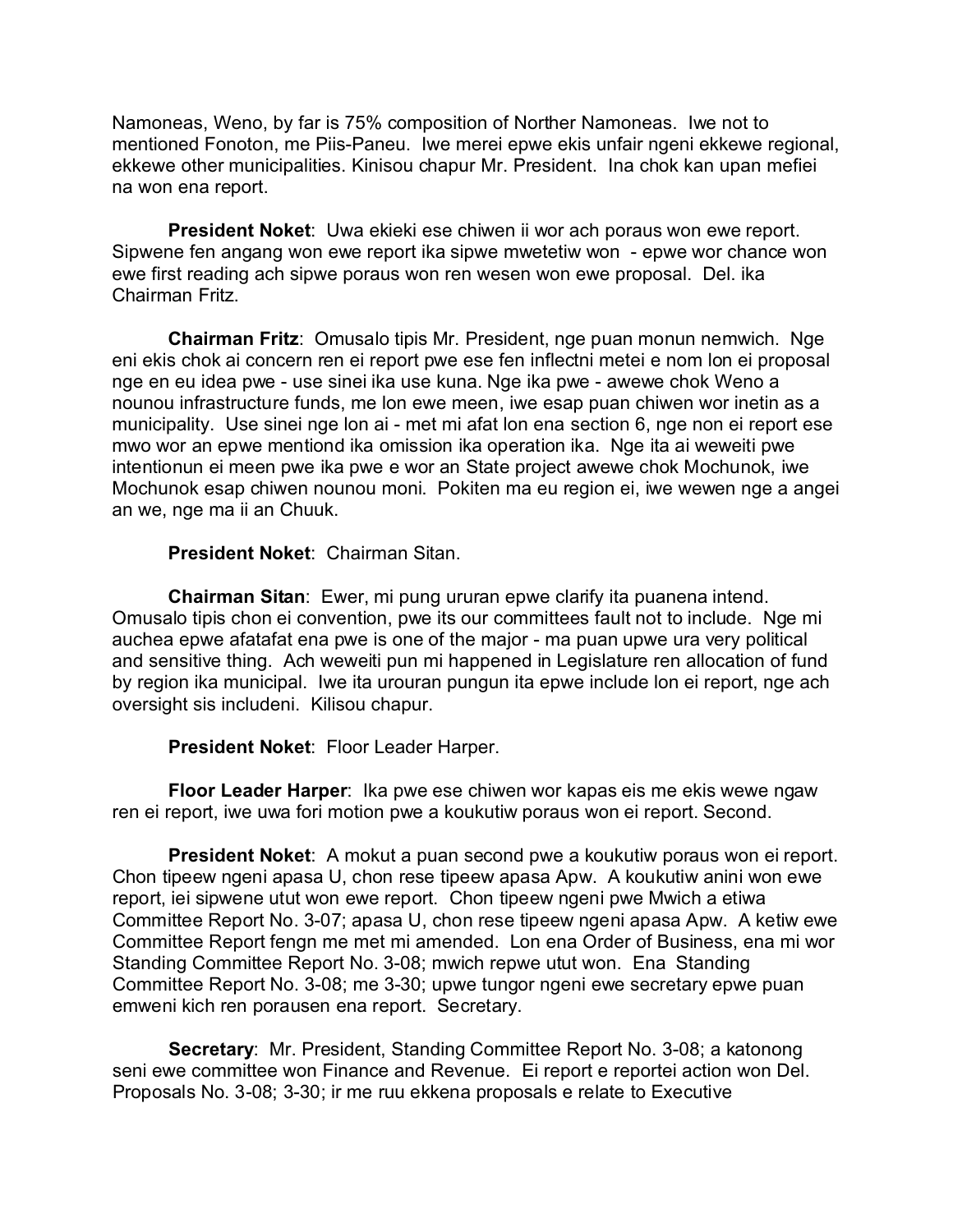Departments of the State Government.

**President Noket**: Chairman Stephen.

**Chairman Stephen**: Kinisou chapur Mr. President, ngang uwa fori motion pwe monun nemwich ra etiwa ei report. Second.

**President Noket**: A mokut a puan second pwe committee a etiwa ena Standing Committee Report No. 3-08, chon tipeew ngeni ewe Motion apasa U, chon rese tipeew ngeni apasa Apw. Asoso mwo ekis. Ua puan mwan.

## **Mwich a asoso, a puan popusefanita.**

**President Noket**: Upwe omusomus ngeni mwichenap pwe pokiten ewe Chairman e mwanino, iwe ua puan sopweno nge mwan. Iwe ese mow pass ewe motion. Pwe sipwe discuss won ewe report iei fansoun. A mokut a puan second pwe mwich a etiwa - mwich a passni - sipwe discuss won ewe report iei fansoun.

**Chairman Mori**: Otufichi osupwang.

**President Noket**: Met omw osupwang.

**Chairman Mori**: Ai osupwang pwe ngang mi fakkun fiti ei committee atun am we deliberate won ei meen puan fiti anapanapan ach ei report, ai na osupwang ese nom itei ai upwe sign atun a sign ei committee report. Uchok mochen ewe nomw won record pun ngang mi puan tipeew ngeni ei meen ngang mi intent ai upwe signei nge somehow ukan monukuno an epwe circulated to me ren ai upwe sign. Kinisou Mr. President.

**President Noket**: Iwe epwe noted pwe Mino mi puan signed non silent, mi endorseni ei report. Use sinei epwe ifan usun ach sipwe maketiw itan nge epwe chok nom non record pwe ii mi fiti ewe mwich ne endorseni ei report. Soposopono poraus.

**Chairman Fritz**: Point of privilege.

**President Noket**: Met omw na privilege, Chairman Fritz.

**Chairman Fritz**: Kose mochen ika kopwe kan mut ngeni kem me ruomon ewe original am oupwe kan sign. Pwe ese chok ma kan uan ii torikem. Nge ika ami mi tipeew ngeni, ika ke mutate, iwe am oupwe sign the original.

**President Noket**: Ewer, ei sea mii mutate ami ekkewe oupwe fen endorseni ei report, nge pokiten use nom iwe ina popun ouse chok signei ika ami mi nom nge rese chok ngeni kemi ekkewe taropwe ami oupwe signei. Ami mi tongeni sign ekkewe original an epwe official. Kinisou chapur. Soposopono won ewe report - poraus won ewe report.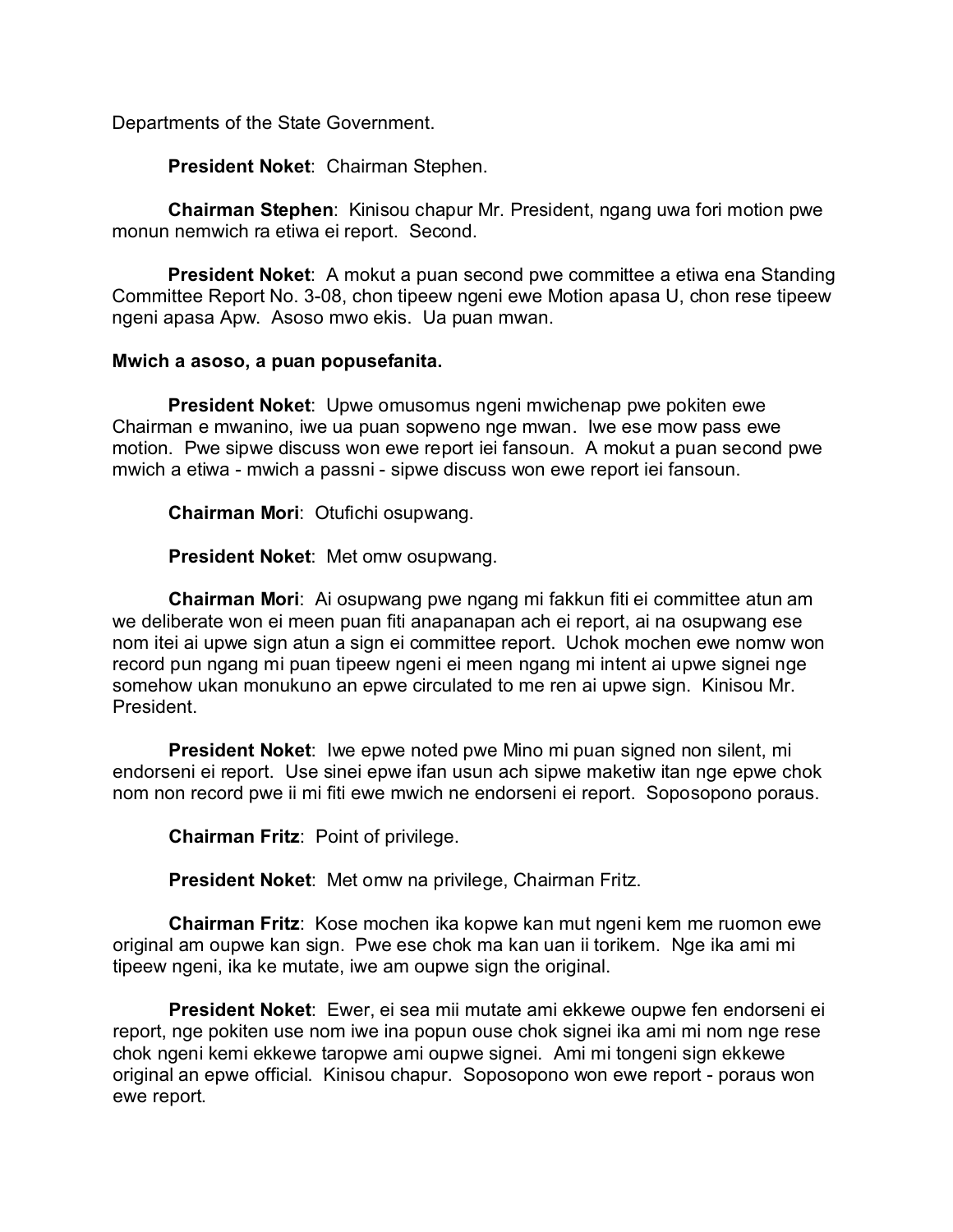**Del. William, K**.: Kinisou chapur Mr. President, ngang I chok wor ekis mefiei, esap puan mefien meinisin. Non ena report won section - in mi afata section 10, iir me ruu ekena epwe kata. Non mefiei ai nengeni ewe amendment non Compact II, tipei nge 6 ekkewe sector mi nom non nouch we amendment ren compact II. Ita puan tipei nge epwe puan ina masowen section 10, ach sipwe puan wanong nge sisap fen combine ika attached. Usun meten ir mi wanong pwe masowen ena report. Ina ukukun chok ai na concrn pwe uwa meen aneanei pwe amwo fen ewe committee epwe angei unusochun ewe compact II ika ewe amendment ren compact II iwe ra reportei. Pwe epwe ina poniran executive department pwe esap puan wor kimono tori 10 years. Nge ekkewe sipwan pachenong, wewen nge meten an state era pwe Education chok me Health, nge ai nengeni ewe amendment of Compact II esap ina pwe 6 ekkewe sector. Ita ina eu ai chok concern, ika pwata ese pachonong ekkewe nusun lon ei report.

#### **President Noket**: Del. Sirom.

**Chairman Sirom**: Kinisou chapur Mr. Persident, ngang mi puan fiti ai we colleague ren mefian we. Ngang mi puan fiti ne osukosuk, nge metena chok umochen sinei, nge amwo ita fen ngang upwe tungor ngeni Del. Fritz, epwe ii fen puan awana kich ren. Pwe ai weweiti ekkei department, nge ekkewe sector, what is the difference.

**Chairman Fritz**: Mr. President, pokiten ewe kapas eis e awenewen ngeniei nge kose mochen upwe mo kan tungor ngeni pwii we ika metewe an kapas eis, pwe ngang uwe tunano.

**President Noket**: Del. Sirom, eniwini omw we kapas eis.

**Chairman Sirom**: Ai we kapas eis pun ai ei colleague Keiuo e ura - usun ai weweiti met ei eura, e ura pwe epwe puan includeni fan itan ekkewe 6 sector, iwe epwe puan include lon ena proposal. Ai weweiti they are different, departments me sector. Ai luku they are completely different. Iwe ina ena umochen upwe mwan tungorei Del. Fritz epwe muan awenakich met an sinei ren sector me department, that is my question.

**President Noket**: Chairman Fritz, ika en mi tongeni ponueni ewe kapas eis.

**Chairman Fritz**: Kinisou chapur Mr. President, puan kinisou chapur ngeni ewe kapas eis mi tou seni ewe Honorable Delegate seni fonuach Nama. Mi pung ma eni ekkena kapas I mi sakkofesen. Nge idean is almost the same thing, pwe ika kepwan mochen fori ekkewe sector, ka puan tongeni made them departments. Nge ren feen ponuen metewe Del. Kaiuo e ani concerns a meen och metewe e ani kapas eis. Iei sia fen kuna sise mwo poputa ewe comact nge Merika a poputa ne kata. Pwe met sia sinei ikenai pwe ir refen era pwe, 1. Ewe capacity building epwe chok last for 5 years. Ena idea a ra fen put on notice pwe puan Enviorment me Private Sector, repwe puan out. Iwe usun nge ita epwe ne chok three. Iwe nge ina wewen fen intentionun ewe anapanap ewe committee e adoptni pwe met mi fat ngeni kich pwe Merika wesen an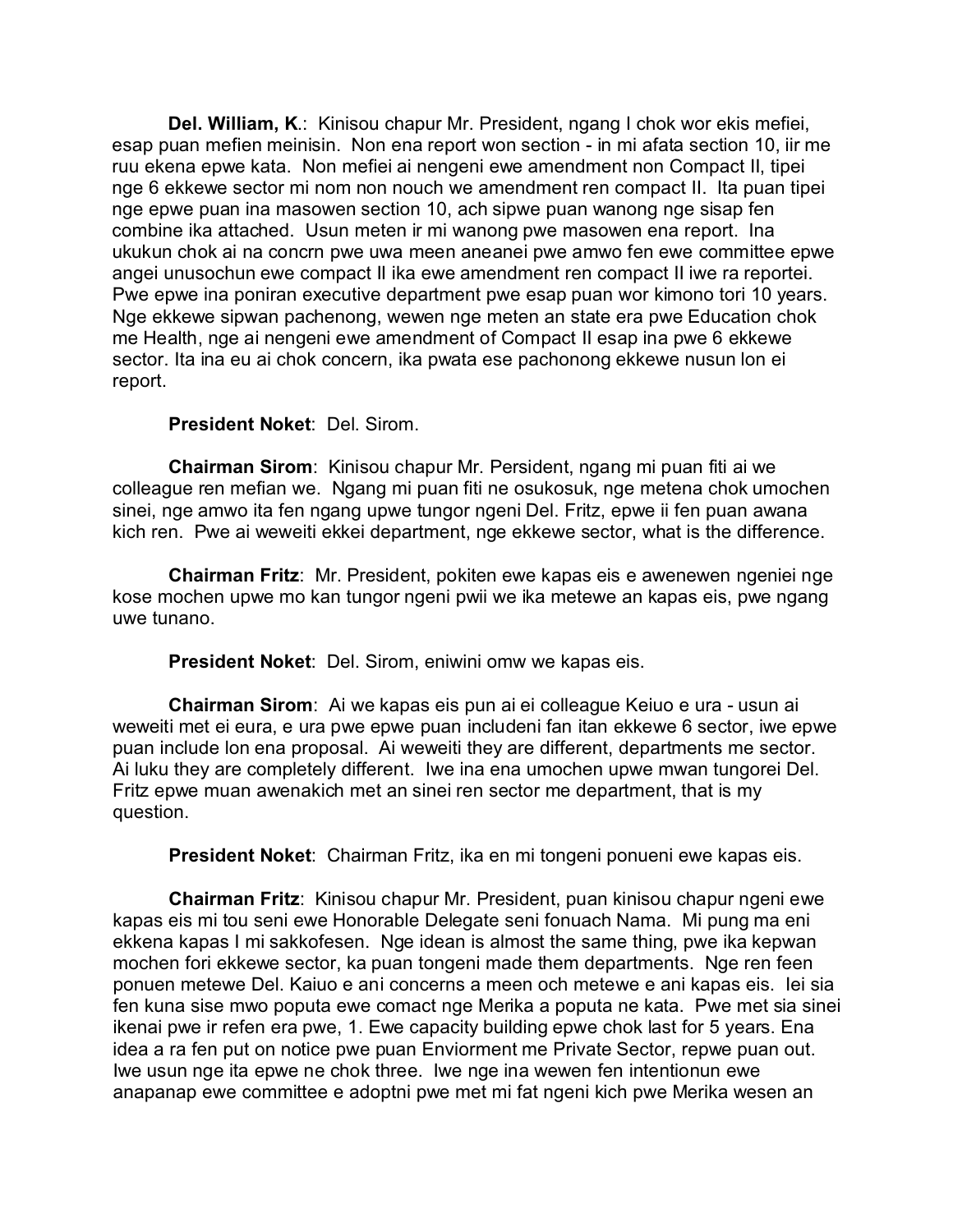priorty Education chok me Health. Iwe sap pokiten a totonuno ekkewe ikan nge ese chiwen priorty merech. Pun ach we Legislature in its good wisdom an epwe consider ach resources iwe ina atun epwap - mi tongeni epwe wanong pwan meinisin ekkewe 6 sectors ika fen puan eniwinanong ekkan. Nge mi tongeni change usun met report e ura. Ika sia puan noo, noo nge sia puan osupwang, iwe ir mi tongeni atai. Nge ika pwe a lock in usun met en report e ura iwe a weires. Sipwe chok ma fundnir, nge non ei anapanap mi guarantee pwe Education me Health epwe chok guarantee funding seni US Government pwe iir mi pwon pwe ina met re mochen sipwe prioritize ni all the time. Iwe ika sie pachenong ekkewe ekkoch iwe sia puan osukosuk pwe pusin Merika a poputa ne tonauu chok me iei. Iwe ina ai mefi ita ei proposal e look for word in time, nge kich mi chok puan pwapwa puan ani epinukunuk pwe ach we Legislature ii ekkena puung ina rer. Repwap maa adjust the sells nupwen ena circumstances a present it selves ngeni ngenir, iokan ma leaders down the road. Ika pwe ese menoch ai ei meen omusano tipis.

# **President Noket**: Delegate Sirom.

**Delegate Sirom**: Kinisou ren metekewe, ai nuku sia puan ii weweoch nge ekis chok ai kapas eis nge pwata sisenefen siwini ewe kapas department sipwene fen ma nounou sector ika a ina usun. Sisap chiwen ura pwe ewe Education Department ika ewe Health Department, nge sipwe ne siwini Department. Sipwene ma era pwe Education Sector, ouwe mwan ponueni ika mi fen ngaw ei ititin.

## **President Noket**: Del. Wiliander.

**Del. Wiliander**: Kinisou Mr. President, Iei ai ei ekis kapas eis epwan weneiti ewe committee. Won en amendment letter D. non Section 10, ai nuku non ena committee proposal e ura by statute or executive orders, nge ita ai mochen sinei pwe use sinei intentionun an ei introducer pacheta executive orders, nge iei uchok mochen weweochuti ifan ouchean an pacheta en executive orders.

**President Noket**: Chairman Stephen, ika kopwe tongeni ponueni ena kapas eis.

**Chairman Stephen**: Kinisou Mr. President, eni ma - ina ma en executive order, pochokunen ewe executive branch. Nge statute iwe pochokun seni ewe Legislature.

President Noket: Del. Williander.

Del. Williander: Kinisou chapur Mr. President, upwe mwo tungor ngeni nouch kkewe member non ewe Legislature ika representative, repwe pwarata ika met mefier ika met kunaeer lon ei fansoun mi wor ekkewe department ika offices ra combine.

President Noket: Del. William Keiuo.

Delegate William, K**.**: Mi enlet en concern puan en kapas eis. Ngang upwe chok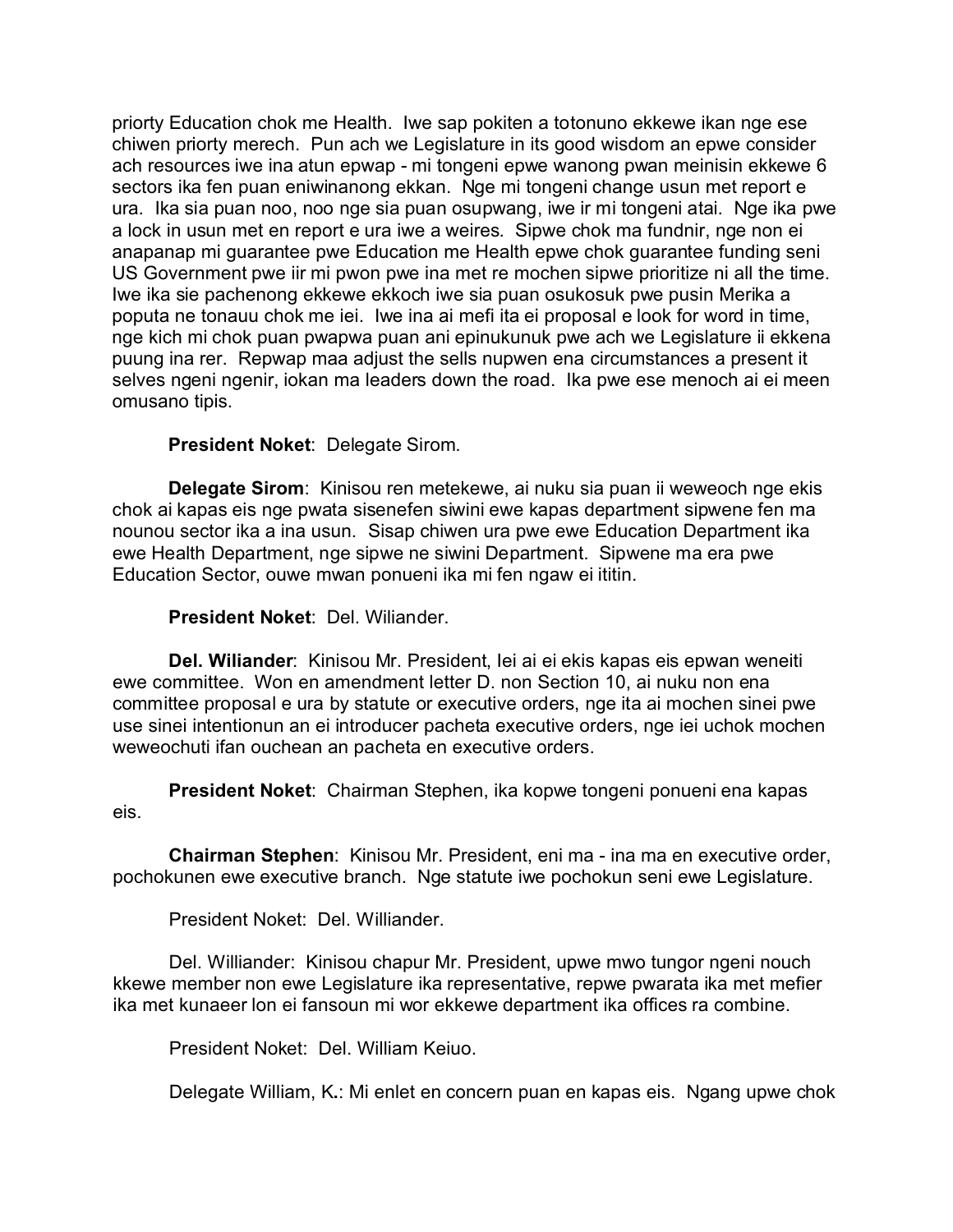puan apasa ekis mefiei as a Representative, ai nenengeni ewe ekesiwin eu chok me non ewe ekesiwin e unconstitution, ewe e ura Transportation and Public Work. Pwe non nouch we Constitution, 10 years ago constitution ika ei sia nonounou tori ikenai. Echok ura pwe Transporation esap puan combine iwe nge yet ikenai mi - wewen nge a ika ouwe katonoch ewe annuk e createni transportation mi era and Public Work. Ina choke u mettch am ouwe ekis overlooked as a Representative. Use sinei ika a siwin, nge ina ai na concern nupwen ar ra wanong ena ngang mi raise ai na concern. Fan iten ach osupwang ren moni. Ina eu ai concern ese touu me non mokurei tori iei.

President Noket: Floor Leader Harper.

Floor Leader Harper: Kinisou Mr. President, upwe puan omusomus ngeni ewe a raise ewe kapas eis ika concern ika esap puan ponuoch met ponuen an we kapas eis. Iwe ii e ura ekkewe member non ewe Legislature repwe pwarata ika met mefier ika met kunaeer lon ei fansoun mi wor ekkewe department ika offices ra combine. Iwe ma met kunaeei, met mefiei, uwe nengeni nge lon an we a combine ekkewe offices ika department. Ese mwo wor eu death ika malo as result of combining of ekkewe departments. Ina met kunaeei, usun ma met ii e mochen. Nge ika pwe ii e mochen sinei ika ifan usun nonomun ach ei state government ren pekin moni ren an a combine ekkewe department me offices, iwe lon ai nenengeni nge ese kon puan amurinona nonomochun moni. Pokiten ekkewe ekkoch department ra combine fengen iwe - ika offices, iwe ita ururun niwinin ekkewe iir Director, pokiten a akasiwin ar kewe position ika title, iwe epwe ne reduce. Iwe nge ese fis, pwe echok akasiwin ark ewe title nge ar kewe salary ir mi chok chiwen carry on chok ar kewe salary as Director. Ina popun merei, ese mwo wor mi malo - ese wor malo mi fis ren an a combine ekkewe mettoch. Nge ren chok ma pekin moni iwe use silei ika mi ochuno ika mi fen puan ngaweno chok. Kinisou chapur.

President Noket: Del. Williander.

Del. Williander: Upwe apasa ai kinisou ren metekewe ra apasata. Nge wewen nge ei report e lockei seni ewe Executive Department an epwe wor ar pung ar repwe createni ekkei department. Ika usap mwan iwe eni epwe ina?

President Noket: Chairman Fritz.

Chairman Fritz: Mr. President, ei chairman echok authorizeniei ai upwe kan aweni awem, nge ma ii he is can do it himself. Nge mi pung pwe e ura pwe by statute, nge ika ma sie chechemeni ii napengeni ekan etiw me executive ma ekan ina usun. Iwe ese pinepin ii, ma Governor ina epwe fen make recommendation, iwe maa epwap chok era pwe by statute. Pwe Legislature a in the end wanong, iwe ika ma Governor epwan tipeew ngeni iwe pwan sign. Nge esap itan ina chok nge Legislature epwe ne fori, pwe esap ina wewen ei. Nge epwe ma for through the political process which means ekkewe 2 branches ma rekan anganga. Mi tongeni puan proposni pusin Legislature, a ma etta ren Governor a wata mefian ika epwe veto ika esap veto. Ika epwe proposed seni Governor a puan watiw Legislature ra puan wata mefier ika repwe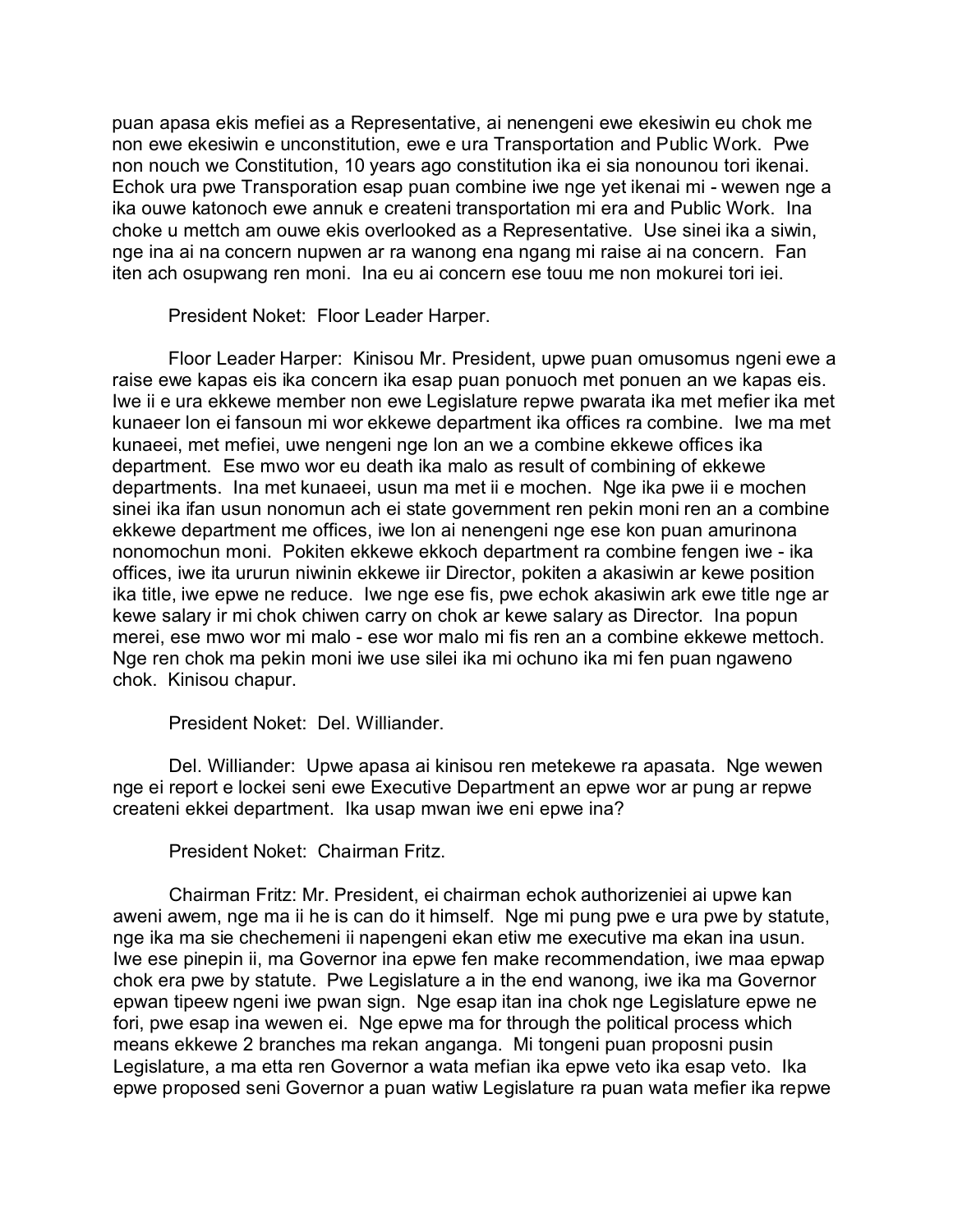atai kapas nemenemer chok. Nge ita ngang upwe chok ekis respons ngeni metewe Delegate e era ren ewe ita intention ren ewe Executive Order as originally introduce. Ika pwe en mi mutate, ngang mi tipeew ngeni met ei committee report e done, nge ita upwe chok awewei ren we record, pwe ina metewe ai mefi pwe ewe first question. Nge ika pwe en mi mutate Mr. President. Kinisou chapur. Ren chok ponuen metewe Del. Wiliander e kapas won, ita ach we wanong ewe kapas Executive Order, nukun ewe statute pwe epwe puan wor options sometimes. Pun ei sie kapas ren separation of powers. Ma ururun ewe Governor epwe pusin sinei what kind of functions e mochen epwe assign ngeni ekkewe executive, mi fat pwe department repwe establish by law. The basic skeletal, puan ena rule making power an Legislature, ir mi tongeni puan etetenatiw met ar angang. NGe ika pwe ese fat, iwe ekkoch - nouch we Governorl poikiten ma masowen non an family, ika executive branch, iwe rekan lpuan keep en authority ar repwe provide additional responsibility me functions. Iwe ma rules me regulations they have the same force and effect of law. Iwe ika pwe ra conflict metewe e mak non ewe alluk me ewe regulations iwe ma the way to construct interpretation ma ewe statute ekan overrules. Nge ina chok ewe question Ready e raise, pokiten e fen mak pwe - lon ei constitution pwe by Exeutive Order, iwe usun nge ita sia elevate up Executive order ngeni statute. Iwe e ura pwe epwe fen create possible conflict. Iwe ai mefi ina wewen en committee e recommend pwe epwe out. NGe ena power ma almost by necessity ai mefi Governor mi tongnei puan add additional responsibility. Nge Legislature ika ma re disagree they can always pass a laws and say no. Iwe omusano ika ese kon kan weweoch ai kei awewe nge ina met ua tongeni apasa. Kinisou.

President Noket: Vice President Aten.

Vice president Aten: Kinisou Mr. President ika pwata ra chok isoni ewe Health and Education crossoutni meinisin ekkena department. Met namoten ekkei 2 nge iei ese nom non ami ei report. Pwata ouwa ekieki pwe epwe nomotiw Health and Education.

President Noket: Chairman Stephen.

Chairman Stephen: Kinisou Mr. President, based on an omw we committee consencous, iwe ma Health and Education re anomur pwe fan iten ma mi guarantee monian usun met mi fen afat. Nge ekkewe nusun sie ma ekieki pwe site fen lockunirenong, nge ese fen wor monier iwe sa osupwang. Nge ma iwe usun ra apasa pwe e och ika ma pusin Legislature repwap create, abolish, ika met ra fori ngeni, anongonong won oren moni.

President Noket: Floor Leader Harper.

Floor Leader Harper: Ewer, Mr. President, upwe kan puan omusomus ngeni chon ewe committee ren mefiei upwe wata won record. Ai ekis osukosuk ngeni ei report, lon ai akaneani ei report especially lon ena section ren pekin findings. Iwe usun nge ai read the minds of the author, are fen puan members of the committee, usun nge re advocate ni an epwe deleted ewe section are wokisin me lon ewe Constitution e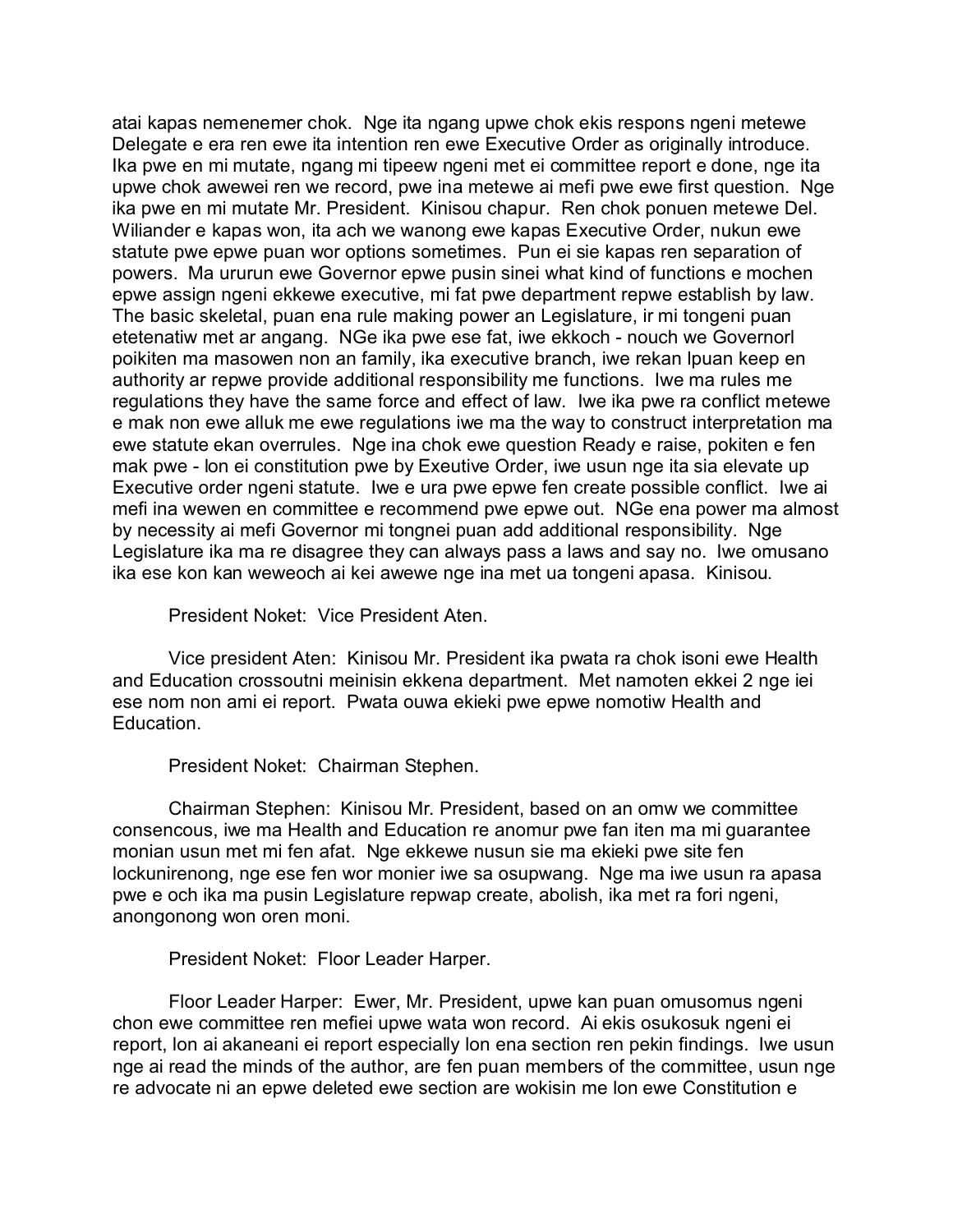lockin ekkewe department. Re mochen epwe free, Legislature epwe nengeni met osupwangen ewe state government seni fansoun me fansoun iwe a forata ika fen puan amoralo. Iwe nge lon an a fefeitiw, iwe usun nge remichiwen puan recommendni pwe epwe wor ekkena - epwe chok lock in. Iwe gne use sinei ika e alongolong won ekkewe ma sector grant me afatafat me lon Compact II are. NGe merei are epwe fen ina iwe epwe puan niwinit metewe ekkoch re pwarata. Pwata sisefen ma puan nengeni ekkewe ekkoch kinikinin governemtn ir mi tongeni fall under ekkewe grant sa puan ma lock in. Nge ika ese ina iwe mut ngeni Legislature me Governor ika ion, repwe ma fori lon Executive order from time to time, ekkewe department ika pwe ra kuna ochun an epwe create, eu ika ruu, ika fen puan katano eu, ika ruu lon fansoun me fansoun. Iwe ita ina chok mefiei na uchok mochen puan pwarata, puan ai omusomus ngeni ewe committee, kinisou chapur.

## President Noket: Chairman Sitan.

Chairman Sitan: Ewer, Mr. President, ita fen ina met upwe ura iei Del. Harper a poraus won. Akaewin ren - mi wor ai problem ren en Department of Health, a fan chommong ekkoch ekkei health specialist re poraus won sipwe start thinking of separate the Health Care, and Hospital. Iwe nupwen sipwe locked in puan niwiniti ei iwe ai luku ese puan lien allim. Iwe puan consistent metewe Del. Harper e ura, the intention ma ren ewe u ita sipwe let it free everything. Epwe adjust - ach luku sipwan ma ii with do respect ngeni nouch kei leaders, repwe look what's necessary ra - kilisou.

## President Noket: Chairman Stephen

Chairman Stephen: Kinisou Mr. Presient, ngang umochen tungor ngeni monun nemwich repwe aneanochu ena section 10 on line 4 and line 5 won ena committee Proposal. Omusalo ach sia mweteri pun ena e ura, The Executive departments of Health and Educatin, may not be divided, combined, or eliminated. Wewen ma ikkan chok ekkan ruu sise tongeni tamper with. Sisap tongeni combine ngeni och department, puan divideni, or eliminated. Ai nuku formost Helth me nukun ewe committee research wewen nge Health me Education hardly ever would they be combined or divided,or eliminated by any other source of circumstances lon ach ei fansoun sia fein ngeni. Mi opiniated nge mi - ese puan wor nganwan ika epwe puan wor met epwe pacheta unukun ekkena ruu, mi open ngeni convention. Nge ma make amendment won based on their won findings.

## President NOket: Del. William, K.

Del. William, K.: Kinisou chapur Mr. President, kinisou ngeni ai we good colleague ren Floor Leader Harper, pwe a wauu - upwe chok sopweno ai we concern. Ikenai sia kuna pwe ekkewe special education ika Special Head - Headstart mi su seni Education, mi towaw seni Education. Lon ei fansoun ese pachengeni, nge ika sia locked in Education alone, wewen nge Special Head esap chiwen wor - wewen nge epwe ne chok tonong fan upwen Education iwe sise tongeni chiwen separate. Iwe puan ina eu concern an ekkewe ekkoch Directors non ekkan Special Ed, me ekkan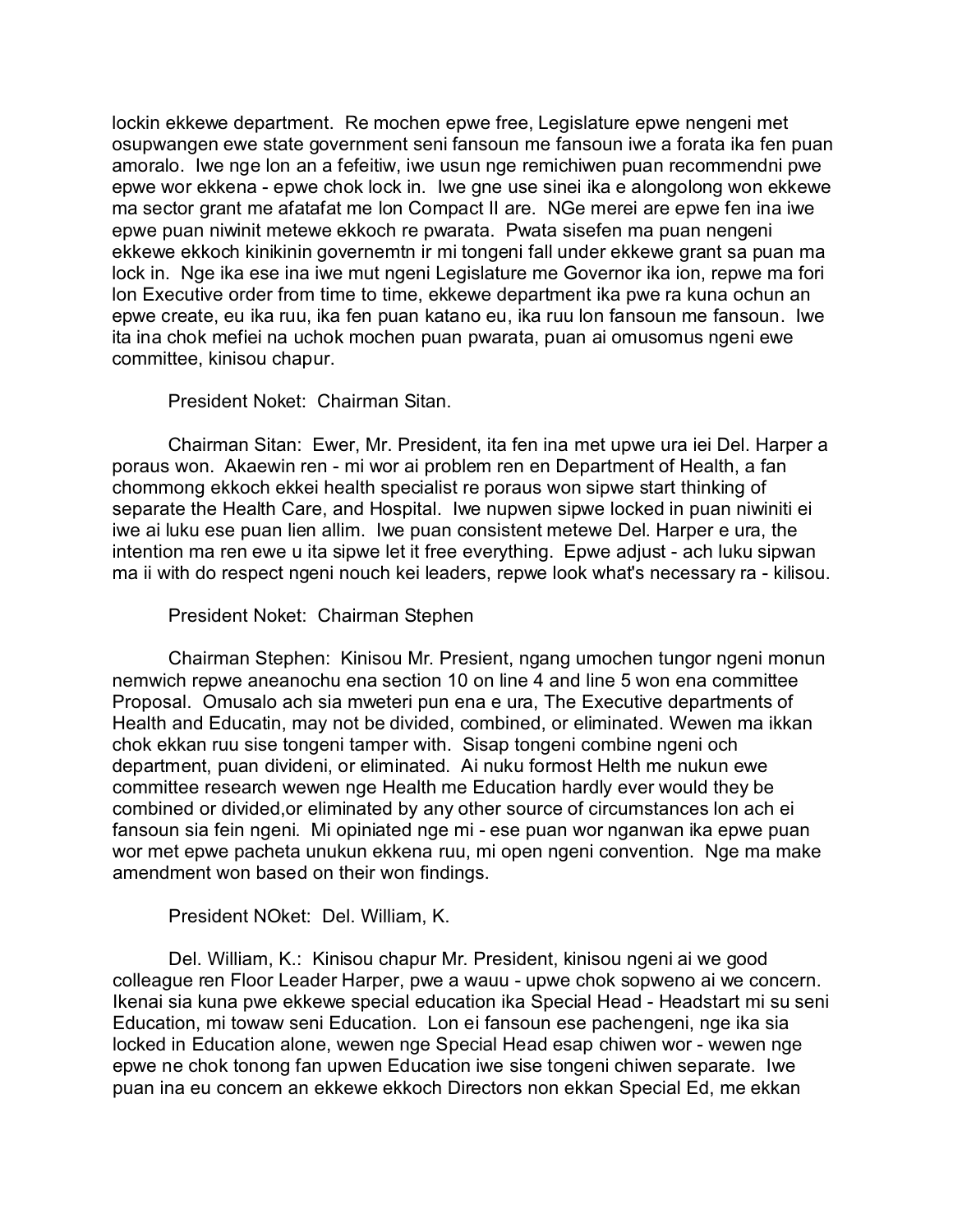sakkun sukunen Headstart, ra wato ar complaint ngeni kem Legislature, re mochen pwe repwe puan chok stand - the same format right now. Pwe ma ika ra tonong fan nurun Education iwe ai luku metekan re establish epwe ekis kukununo, epwe ne decrease chon angang, me metekan.

President Noket: Chairman Fritz.

Chairman Fritz: Kinisou chapur Mr. President mei pung metekewe chiechiach kei ra kan kapas won ei Honorable Delegate, ei question iei ika mei wor ekkoch departments are so important that sise mochen repwe "tamper with" vs. leave everything down the road pokiten sise - ese fat. In realities mi wor ekkoch ekkei ma awewe chok sectors ika department whatever you called them epwe guarantee funding ika metekan. Iwe a men fen murino ika pwe ei convention e mochen ese puan ii wor ngawan ach sipwe chok ma era usun chok National Constitution. Executive Department shall be established by statute, no problem. Iwe ese wor osukosukan, ien chok wewen ma nge there is not guaranteed that certain parts of it will be there for some certain period of time. Constitution mwo nge mi puan ma ii akamended. Nge ren metekewe pwich kan re kapas won ese wor problemin. Puan personally mwo ngang won inisi ika mwo puan ina I have no difficulity ren. Ekis chok concern ren ekkewe ekkoch representative re kapas won, ekkan mi kan handicap ika - ekena ii Federal Program, they have their own statutory authorization under US, and that's nothing to do with our Department of Education. They just related to them, administer, the ese wor nemeniach won. They - repwe pusin run by their won laws seni US Governmetn. Head Start ma iei ese wor, rese mwo chiwen eligible under compact II. Ren - remi tongeni fight among ewe discresionary fund about 2 millions ika pwe e wor. NGe ren chok ekkan lmi ter, iwe ikkena Special Head, iwe they are guarantee for the next 20 years. Iwe iir they have no problem, whether we put them in or not they even better off than all of us. Because they get more money, guarantee every year. Iwe nge ren ach ika sipwe fen chok give it up, ese puan ii wor problem. Ika pwe ouwe mochen pwe oupwe amendni en meen ai mefi pwe oupwe puan - ese puan wor ach osukosuk ren pwe sia fen chok nikitingeni pwe amen auchea sisap koon nien puan fotikicheno pwe sise silei met epwe fis nesor me ponon. Nge sia chok nom lon mefien ma future leaders ar repwe deal with ekkei problem. Kinisou.

#### President Noket: Delegate Williander.

Del. Williander: Kinisou Mr. President, ngang mi puan ii sani en ei report nge eu chok ai ei osukosuk, an a poputa ei Compact II, upwe mwo kapas ren Transportation, use silei ika sia poutauu, nge meet chon Merika repwe chiwen fitato Blue Lagoon. Pun ma ei Compact II, meinisin, ren fetanin Sepenin, inen ship, infrastructure, ekkei part of transportation and infrastructure. Ina eu iwe ina chok ena ngang uwe ura pwe repwe kan nengenoochu.

President Noket: Ese chiwen wor mefien mwich, won ei report, sipwe ne utut won ei report. Ika mwich a monota sipwene utut. Chon tipeew ngeni pwe mwich a etiwa Standing Committee Report NO. 3-08; apasa U, chon rese tipeew ngeni apasa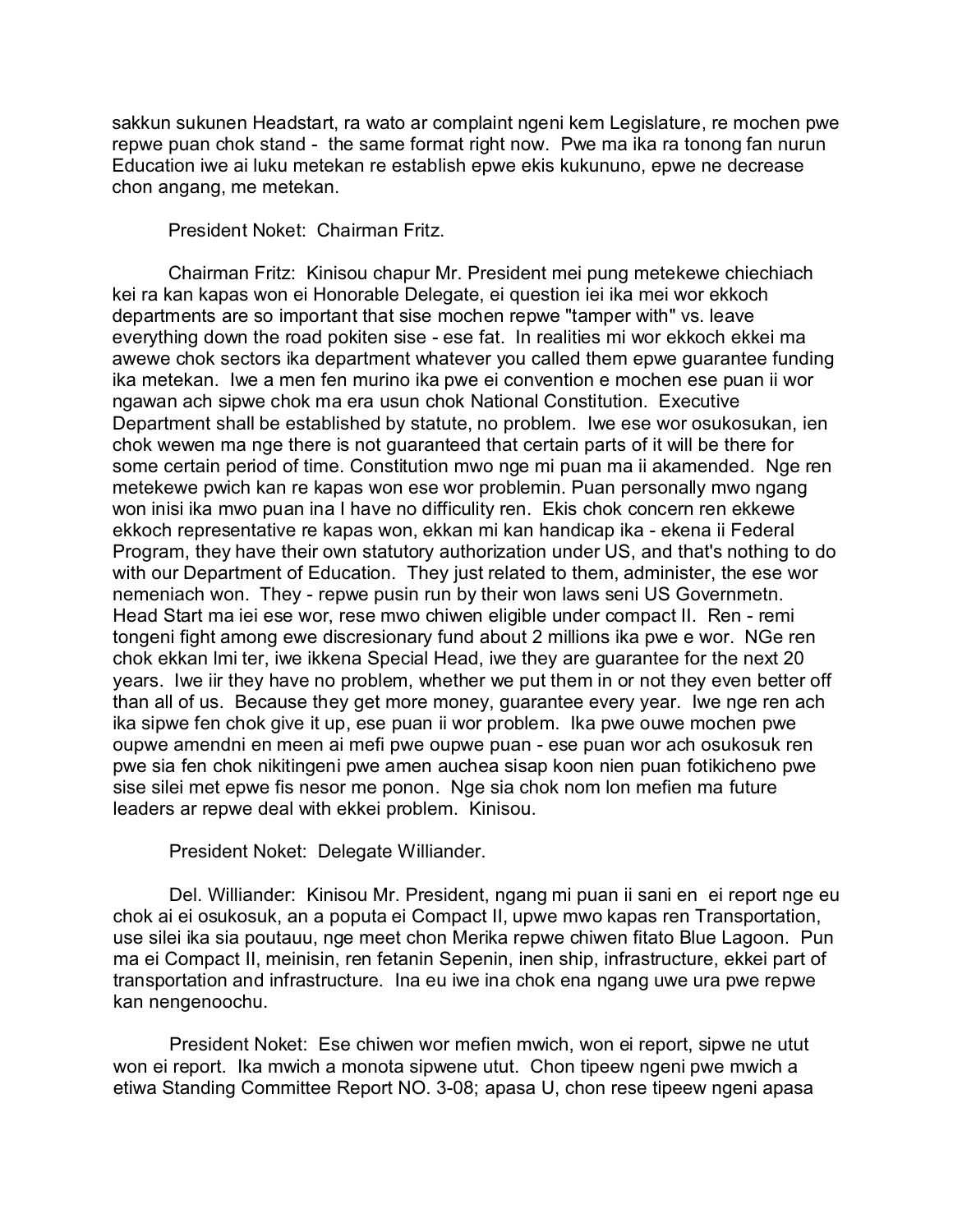Apw. A carry ewe motion, mwich a etiwa Standing Committee Report No. 3-08. Iei fansoun sipwe mwo ekis asoso, ngaseta.

Mwich a asoso, a puan poputasefan.

## **FIRST READING ON COMMITTEE PROPOSALS**

President Noket: Iei sia nom won Order of Business, item 8. First Reading of Committee Proposals. Sipwe noo won ena CP No. 3-06; amendment to section 8 of Article IV, of the State Constitution. Me mwen ach sipwe no won upwe tungor ngeni ewe Secretary epwe emwenikich ren porausen ena proposal. Secretary.

Secretary: Mr. President DP No. 3-06, iei ewe e relatengeni - eu amendment ngeni Section 8 of Article VIII of the Constitution relating to the State Government levying tax on real property. Ei meen mi - ei DP mei during first reading iwe ese passed, a wor ei motion for reconsideration a katolong nanew, iwe nupwen Plenary a angang won ewe motion a pass, iwe a wor ei aruuan motion epwe tonong ikenai. Iei popun a nom won First Reading, pursuant to the motion for reconsideration.

President Noket: Floor Leader Harper.

Floor Leader Harper: Kinisou chapur Mr. President, ua fori motion pwe Convention a passini ewe Committee Proposal a tou nampan seni secretary, lon first reading.

President Noket: A mokut a puan second pwe mwich a etiwa CPNo.3-06,lon Ewin Alea. Iei fansoun discussion won ewe proposal.

Floor Leader Harper: Osupwang.

President Noket: Met omw osupwang, Floor Leader Harper.

Floor Leader Harper: Mi distribute copy ika nouch kewe chok lon ewe aewin fansoun sie angang won.

President Noket: Secretary mi wor copyn, ena 3-06.

Secretary: Mr. President ese wor copy mi monota ika duplicated.

President Noket: Ngang mi ekis osukosuk. Chairman Sitan.

Chairman Sitan: Kilisou Mr. President, fellow delegates ouse mochen oupwe mut ngeniei upwe ekis chok mwo comment won met popun ike mochen epwe puan niwinsefal ei resolution. Ei CP, Mr. President, eu ach goal objective ei convention sipwe look and waise ach sipwe raise revenue for the State. Ach ei leadership lon ach ei Nation a puan apungalo pwe epwe wor ei high growth a snario sipwe followni ach sipwe tongeni move or at least maintaine met ei kich mi fori ikenai. Last time e wor ach mwich uwa silei pwe a chommong chon rese tipeew ngeni, ai luku lon ar rese weweiti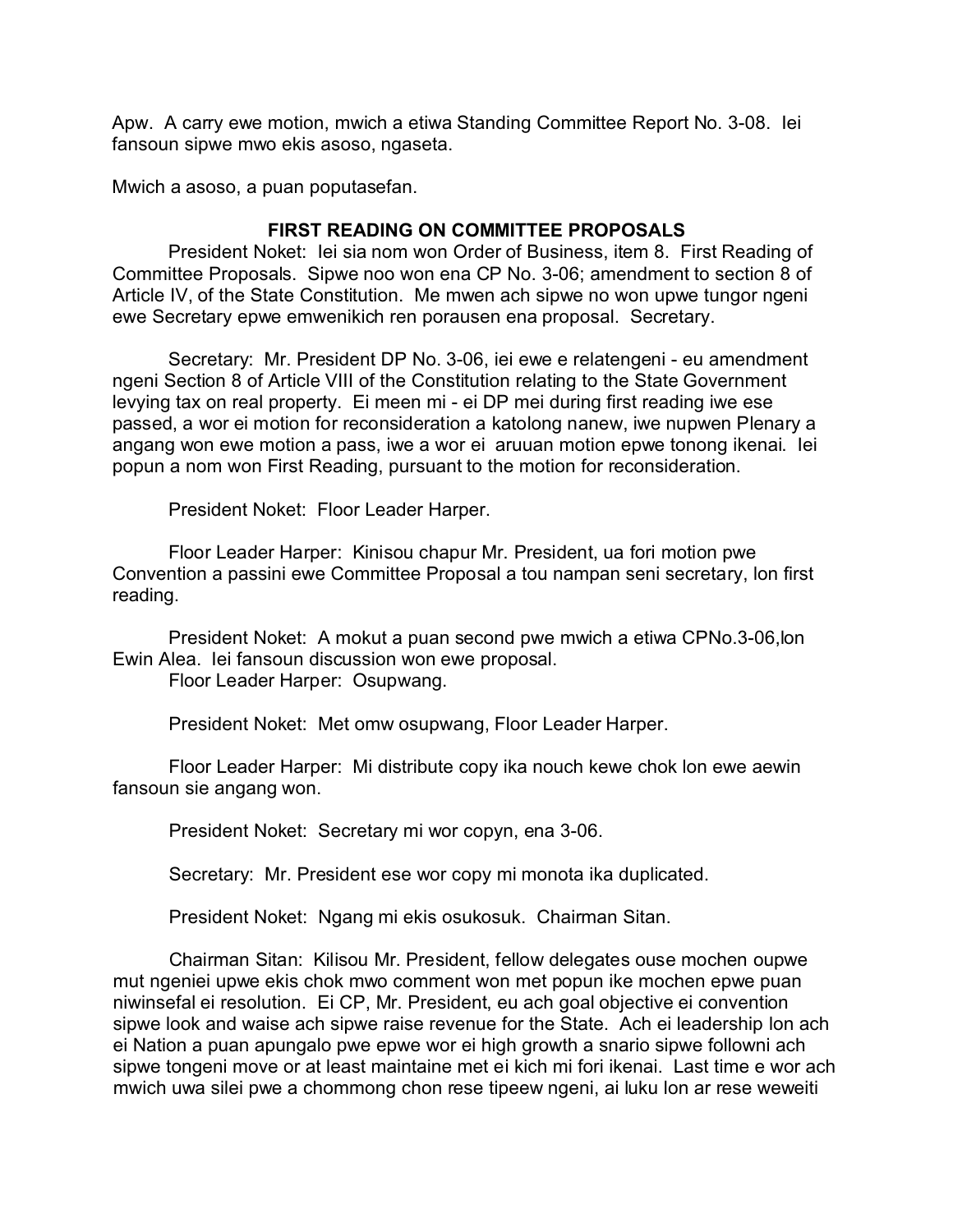intention, ai pual luku ali ar ekieki pwe repwe effected. Ach we committee ach luku pwe ren ei tax, ren sales, are lease, ach luku pwe resap effected ren. Ach analysis are comparison ren ei idea, an epwe usun chok en sales tax ren -- awewe ren amomo pisek. Are import, emon epwe amomo, a pacheta government tax, iwe retail price epwe include ewe tax. Iwe uwa tungor ngeni member lon ei delegation, convention, Mr. President, ouse mochen repwe mwo put aside ar concern, are fear ren met epwe effectnir pwe ai luku esap wor effecting. Auchean sipwe nengeni met Chuuk epwe tufich ren lon ekkan fansoun epwe etto. Earlier sia puan poraus won epwe ifan usun inetin moni, nge sia silei pwe ese chiwen naf. Iwe upwe pual afatata pwe meniowe main prominent of ei Del. Proposal, ii emon Land Owner, Vice President Aten. Ai luku a puan ma nengeni pwe he's a business, iwe are epwe rent fonuan, are epwe amomo, epwe apachata ma met selling price. Ipwal afatata pwe ren current leases ach we committee mi puan afata pwe are pwe epwe pass, iwe epwe ina ma eu cost an epwe wor renegotiation, an epwe afata pwe epwe change ewe rate, pwe epwe accommodate tax. Ai luku overall ngeni unusan Chuuk State epwe positive ren revenue an ei State. Ina popun uwa tungor ngeni ach ei convention ar repwe pual rethink won ach we earlier decision won ei Proposal pwe ai luku mi auchea ngeni ach ei convention. Pwe ikkena ekkei goal simochen find ways anl pwe wor moni lon ekkan fansoun epwe etto. Kilisou chapur.

President Noket: Floor Leader Harper.

Floor Leader Harper: Kilisou chapur Mr. President, upwe amusomus pokiten ngang emon ekkewe use tipeew ngeni ei proposal lon ewe fansoun tori ikenai ngang mi chiwen puan mentaineni ai we position. Iwe nge umochen upwe ais ekkoch kapas eis an epwe mwar pual emweniei ika epwe siwili ai ekiek ika upwe chok sopwelo met uwa nonom won. Aewin, umochen silei ika lon nouch we FSM Constitution ese pinepin ach sipwe taxisni ei sakkun mettoch iei e address lon ei proposal.

Chairman Sitan: Mr. President ach weweiti an FSM we constitution pual an Chuuk we Constitution mi pin aea ren Real Property tax. Nge ei eura except sales and lease. Ua pual nengeni me katol pwe mi chok similar wording the State me FSM.

Floor Leader Harper: Wewen ren ai upwe weweochuti lon ai tiparoch, ewe FSM constitution me Chuuk State Constitution ikenai re ura pwe esap wor taxes won pisekin aramas, fonu me metakewe.

Chairman Sitan: Ewer, Mr. President, ai weweiti ren real property wewen fonu. Esap wor taxes.

Floor Leader Harper: Nge ei proposal iei, metei e mochen.

Chairman Sitan: Mr. President, iwe uweera ma pwe upwe pual chok compare ngeni ewe sales tax, wewen pwe are a wor sales of property iwe are ouwe sales for \$100.00, Legislature epwe fori allukun fite percent epwe angei seni ewe. Wewen pwe epwe sell, epwe based on met alluk mi silei iwe a apachata pwe epwe ura ma \$100.00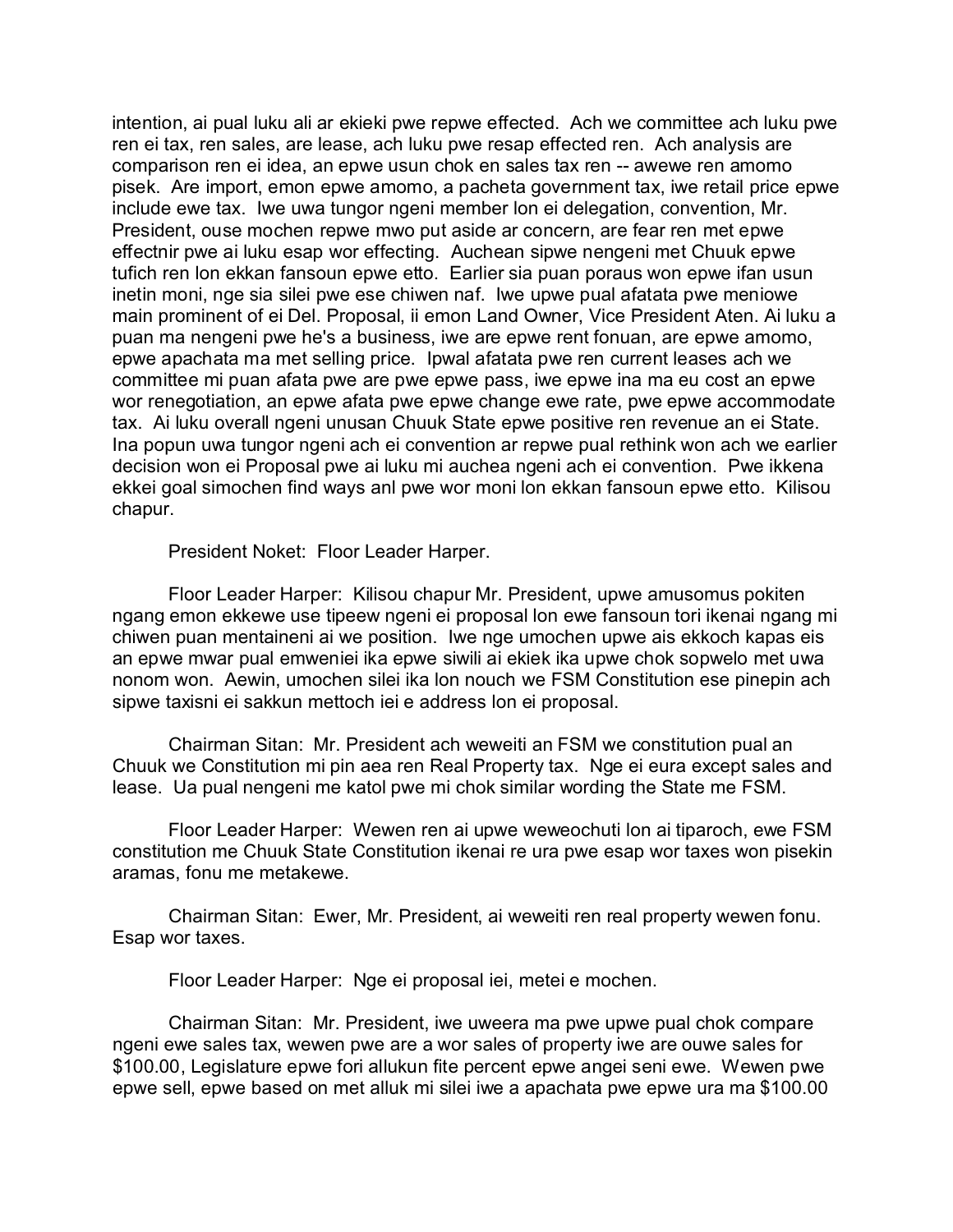plus so much percent.

Floor Leader Harper: Kilisou, kose mochen sipwe mwo asoso Mr. President.

Mwich a asoso, mwicha a popusefanita.

President Noket: Mwich a popusefanita. Chairman Sitan.

Chairman Sitan: Mr. President, ma based on ekkewe explanation and the exchange of information between Delegates uwa move pwe ei convention epwe adopt ei Committee Proposal won First Reading. Second.

President Noket: A ukutiw angingi. Mwich epwe mwo asoso ekis.

Mwich a asoso, mwicha a popusefanita.

Presient Noket: Miwch a popusefanita. Soposopono discussion, won ei Proposal 3-06, Floor Leader Harper.

Floor Leader Harper: Kilisou chapur Mr. President, upwele mwo yield ai ei floor ngeni ai we good colleague Honorable Rosokow.

Chairman Rosokow: Ita ichok wonder ren enan lease, ren enan sell a okay, uwa weweiti. NGe ren enan lease epwe ma lease lon fite year, nge epwe pual fan fitu an ach momoni ewe taxes. Iteiten ier ika?

President Noket: chairman Sitan.

Chairman Sitan: Mr. President ach weweiti pwe every payment epwe touu ewe tax.

President Noket: A ponu ewe kapas eis.

Chairman Rosokow: Kilisou.

President Noket: Mi puan wor poraus won ewe Proposal -- ook ewe Committee Proposal No. 3-06, soposopolo discussion won chairman Mino.

Chairman Mori: Kinisou President, neman ii epwe ekis puan eniwini nge uchok mochen epwe nom won record ren an epwe fatafatoch. En phrase e ura except on real property for sale. Ita ai weweiti nge ewe taxes epwe apply atun a wor ewe sells. Nge esap eu property epwe up for sell iwe a assest, value iwe a wor ewe taxes won. Iwe ita iei ai weweiti, nge kose mochen ewe Chairman epwe awenaei ika mi pung.

**Chairman Sitan**: Ewer, ina wewen na mi confirmni omw na same underatanding.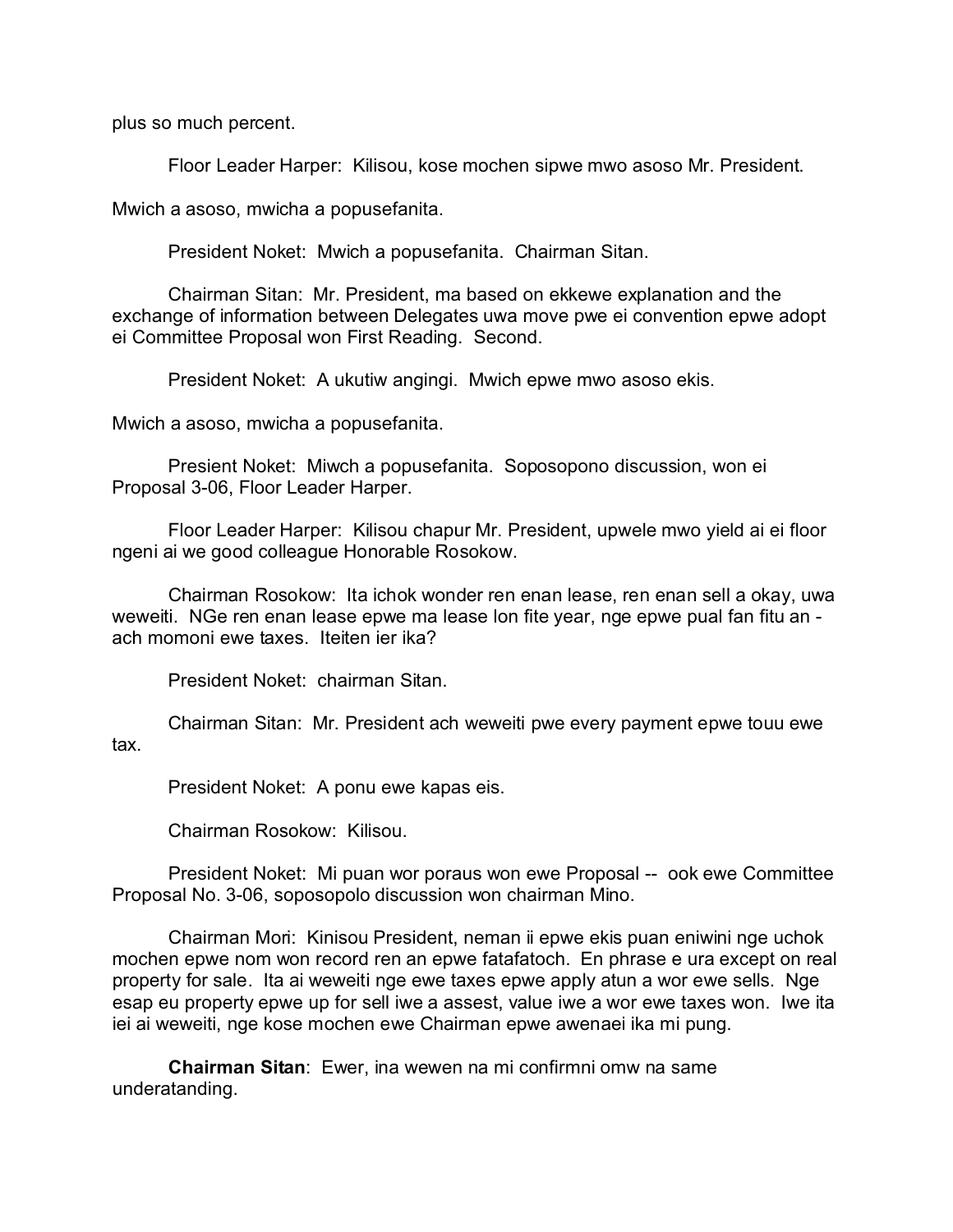**President Noket**: Kinisou chapur, soposopono.

**Floor Leader Harper**: Mr. President, pokiten ma ese chiwen puan wor pau, puan chon mochen memef ese puan chiwen wor, iei popun uwa puan fori motion pwe a ukutiw poraus won ena proposal. Second.

**President Noket**: A mokut a puan second pwe a ukutiw anini jwon committee proposal No. 3-06; iei fansoun sipwene utut won ewe Committee proposal - ika a ukutiw poraus, omusalo. Chon tipeew gneni pwe a ukutiw poraus won ewe CPNo. 3-06; apasa U, chon rese tipeew ngeni apasa Apw. A ukutiw poraus won ew CPNo. 3-06. Iei fansoun sipwene utut won ewe Proposal.

**Floor Leader Harper**: Osupwang.

**President Noket**: Met omw na osupwang.

**Floor Leader Harper**: Kose mochen mwemwen ach sipwe vote, epwe chok mwo puan afatafat, ren we majority e requireni ren passage ren eu proposal won first reading, majority of what.

**Persident Noket**: Majority of delegate present. Iwe iei sipwe ne utut won ewe motion. Chon tipeew gneni pwe mwich a etiwa CPNo. 3-06; lon ewin alea, apasa U, chon rese tipeew ngeni apasa Apw. A carry ewe motion, a pass lon First Reading, CPNo. 3-06. Lon nouch na order of business, item 8 (b), mi wor ena CPNo. 3-07, ren ewin anea. Upwe tungor gneni ewe secretary an epwe ne puan emwenikich won ena eu proposal.

**Secretary**: Mr. President ena CPNo. 3-07; to amend Section 2,3,4 and 6, Article VIII of the constitution. By amending the certain sections regarding payment of funds, withdrawl, annual budget and appropriation.

**Floor Leader Harper**: Mr. President.

**President Noket**: Floor Leader Harper.

**Floor Leader Harper**: Uwa fori motion pwe conventiona etiwa CPNo. 3-07; won Aewin Alea. Second.

**President Noket**: A mokut a puan second pwe mwich a etiwa CPNo. 3-07, won Ewin Anea. Iei fansoun discussion won ena proposal. Chairman Sitan.

**Chairman Sitan**: Usekilei are upwe make motion an epwe suspend ewe rules ren written amendment, pwe mi wor ai oral amendment ngeni ei CP 3-97; Second.

**President Noket**: A mokut a puan second pwe ewe rule e requireni written amendment pwe epwe chok report orally. Chon tipeew ngeni apasa U, chon rese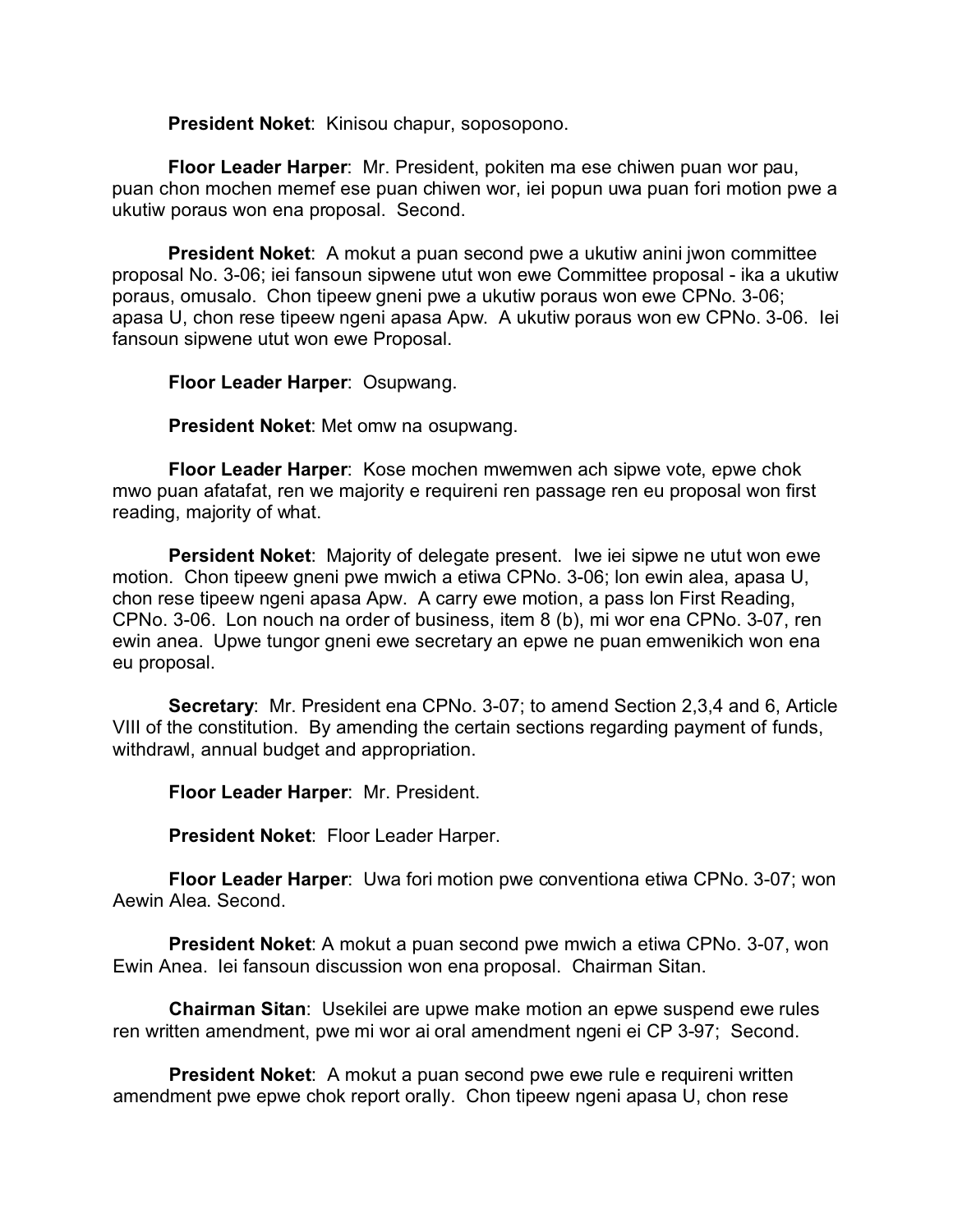tipeew ngeni apasa Apw. A ketiw ewe motion.

**Chairman Sitan**: Mr. President ai amendment won ei committee Proposal 3-07; an epwe katouu ekkwe ita amendment ren secton 2, and 3, epwe chok nom amendment 4, and 6, based on early understanding pwe - wewen section 2 ese wor kasiwel epwe remain ewe may up to 3.

**President Noket**: Sipwe mwo asoso.

#### **Mwich a asoso, a puan popousefanita**.

**President Noket**: Wewen nge a popouta won section 3. Iei kich mi chiwen chok nom won ewe amendment.

**Chairman Sitan**: Uwa withdrawni ai we amendment. **President Noket**: A withdraw ewe amendment. Floor Leader Harper.

**Floor Leader Harper**: Kinisou chapur Mr. President, uwa fori motion pwe ei report epwe puan mwo niwiniti ach we committee won finance ar repwe animenimochu. Second.

**President Noket**: A mokut a puan second pwe Proposal 3-07; epwe ne mwo puan niwin sefaniti ewe committee ren ar repwe angang won. Chon tipeew ngnei pwe ei Proposal 3-07, epwe niwiniti committee won PF&R. Chon tipeew ngeni apasa U, chon rese tipeew ngeni apasa Apw. ei CPNo. 3-07; epwe niwiniti ewe committee. Sipwe mwich epwe angang won item 8C, CPNo 3-08; upwe tungor Secretary epwe puan emweni.

**Secretary**: Mr. President CPNo. 3-08; a amend Section 10, Article VI of the constitution, fan asengesin forutan departments lon ewe Executive branch, a katonong seni Government Staructure and Function.

President NOket: Floor Leader Harper.

Floor Leader Harper: Mr. Presient uwa puan fori motion pwe convention a etiwa ena CPNo. 3-08, won ewin alea.

President Noket: A mokut a puan second pwe mwich a etiwa CPNo.3-08; lon ewin alea. Iei fansoun discussion. Chairman Stephen.

Chairman Stephen: Kinisou chapur Mr. President, anongonong won earlier discussion, won ei Committee Proposal, ika usap mwan iwe mi wor proposed amendment mi effident seni emon me emon delegates won ei. Simple but very important section, ina mine as Chairman of your committee upwe tungor ngonuk ika puan fiti tipeewin nemwich ika pwapwan monun nemwich mi tongeni chok amended ei committee Proposal based on ekkewe remarks, me reactions nge ena rule epwe puan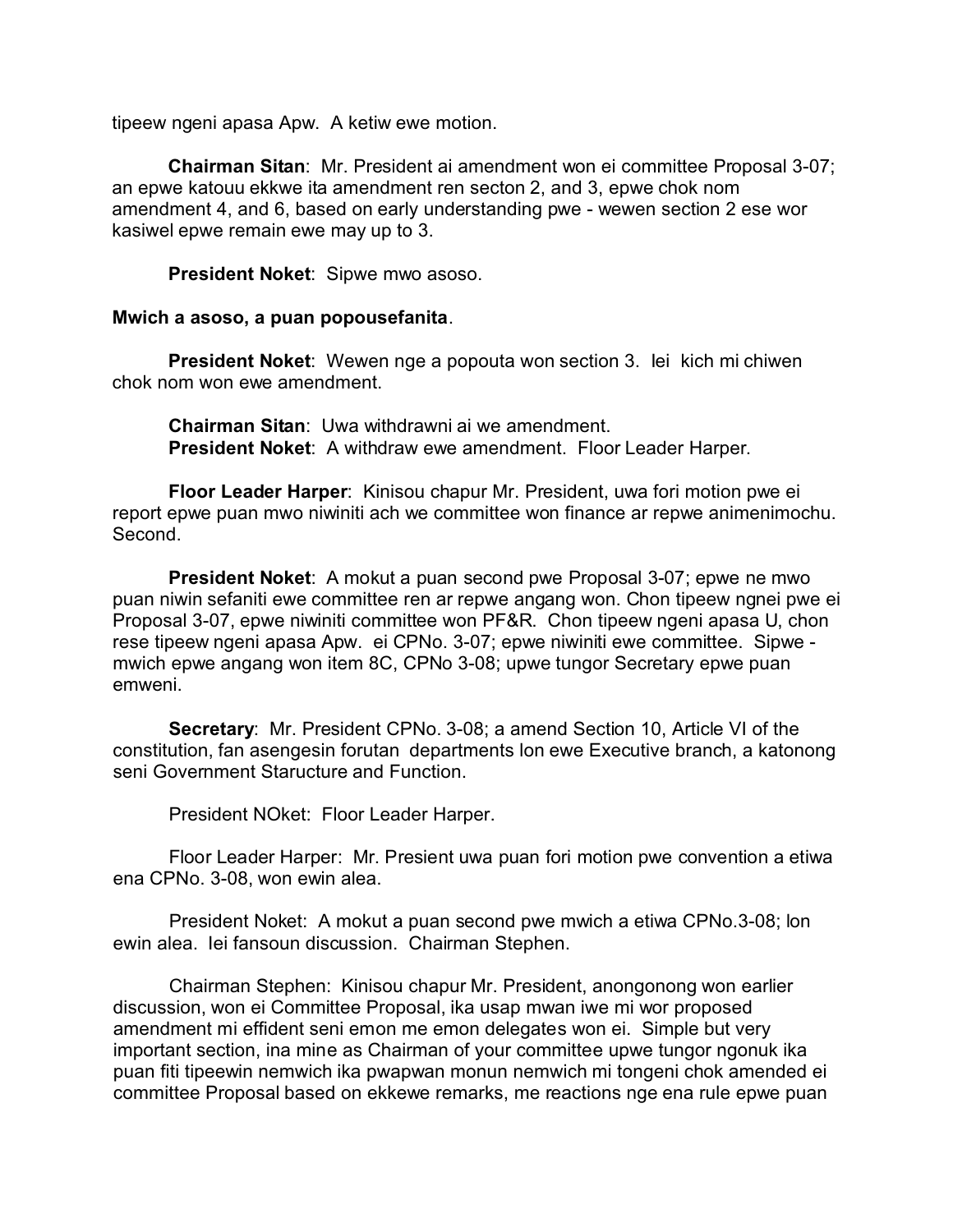suspended. An epwe chok oral amendment pwe mi auchea usun puan ewe previous Committee Proposal an epwe niwin sefan. Noum ei chairman mi puan chok tipemecheres ngeni metoch meinisin omw ei convention epwe mefi ika tipeew ngeni.

President Noket: Met omw we motion kopwe suspendni ewe rule.

**Chairman Stephen**: Ewer, uwa tungor ika ma epwe suspend, second.

**President Noket:** A mokut a puan second pwe ewe rule e require written amendment epwe suspend ren an epwe chok tongeni report ika fori amendment lon oral, a puan second. Chon tipeew ngeni apasa U, chon rese tipeew ngeni apasa Apw. Iei fansoun epwene wanong ewe amendment, Floor Leader Harper.

**Floor Leader Harper**: Kinisou Mr. President uwa fori motion pwe mwich epwene mwo asosono ren iei, epwap niwinsefan kulok 3:30. Second.

**President Noket**: A mokut a puan second pwe mwich epwe asosono ren iei epwe niwinsefan kunok 3:30 murin neanowas. Chon tipeew ngeni ewe motion apasa U, chon rese tipeew ngeni apasa Apw. A pass ewe motion.

#### **LUNCH BREAK**

President Noket: Mwich a soposopono. Iei kich mi nomw won First Reading, order of business item 8C, CPNO. 3-08; soposopono discussion won ei proposal. Chairman Stephen.

Chairman Stephen: Kinisou chapur Mr. Presient, ika usap out of order, ika fen mwan. A wor ai we motion ita upwe suspend the rules ren written amendment - floor amendment, nge iwe sia fen asosono, iwe a fen give me an amble time ai upwene write my amendment. Iwe for that reason, Your Honor, ua wanong non motion pwe mwich epwe etiwa ai ei written amendment, floor amendment.

President Noket: Iwe mwen omw ina wewen nge ka withdrawni omw we motion mi second.

Chairman Stephen: Ewer, uwa withdrawni ai we motion mi second.

President Noket: Mi second ewe motion an epwene katiw enan written amendment. Use mwo katon ena - secretary epwe mwo aneani ena floor written amendment.

Secretary: Mr. President, Proposed floor amenfment to CPNo. 3-08; by Chairman Nelson Stephen, delete all lines beginning from line 3 to line 8 that means the entire content. And insert in lieu thereof the following: "Section 10. All Executive departments of the State fo Chuuk may be established and can only be divided, combined, or eliminated by statute giving due regard to availability of resources from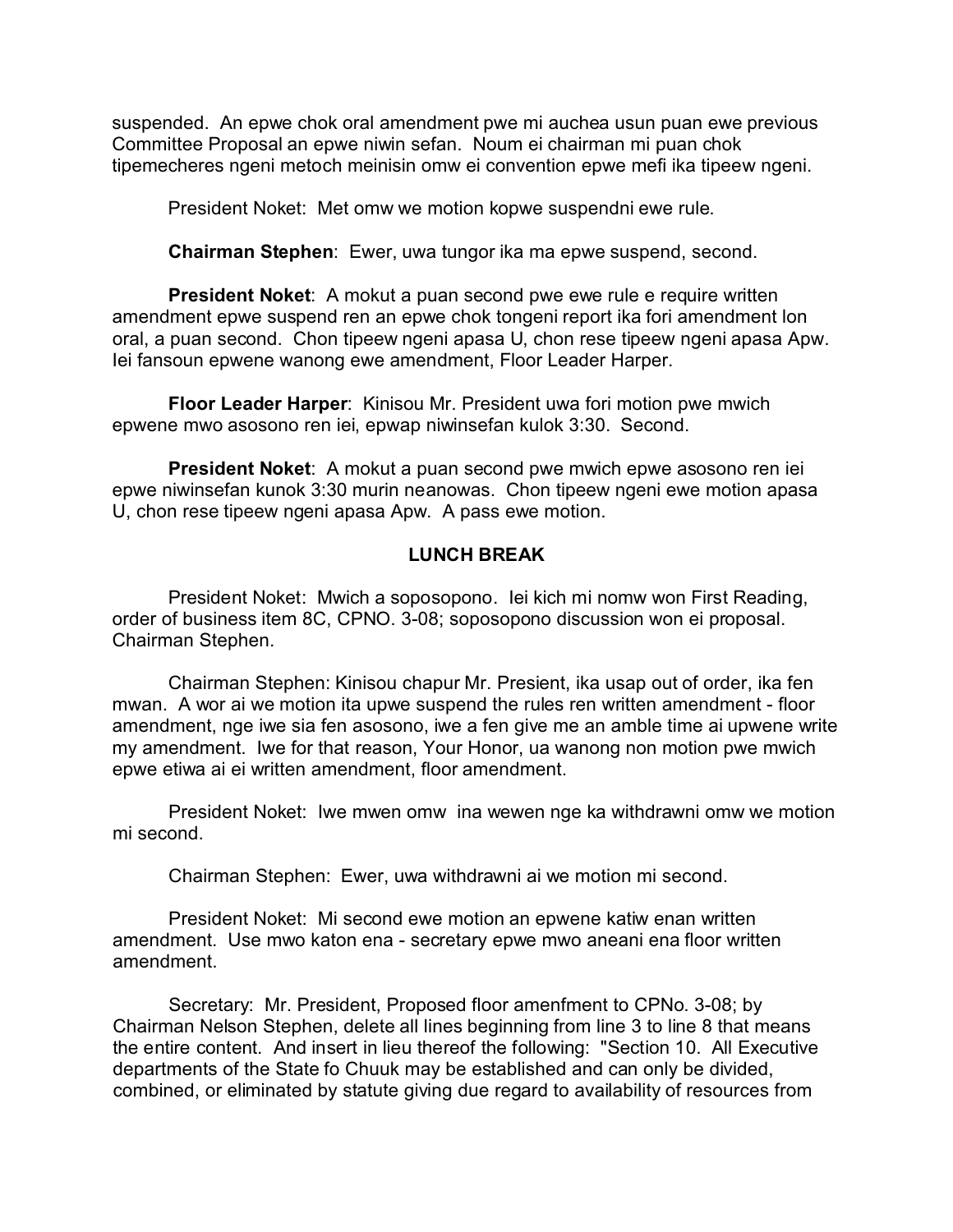within and without Chuuk State. The power, functions, and responsibilities of all executive departments shall be prescribed by statute". No. 2, do the same for the Chuukese version.

Floor Leader Harper: Mr. President, ai luku ii mi wor ii weweochun ewe amendment. Ai luku echok ekis need improvement ren ititin pwe usun epwe puan too repeatesus ekena kapas, are echok ekis combine awewe ren ena all executive departments metawe mi pacheta - duties and responsibilities me ekkewe repwe prescribed by statute, me mwen ena ma e eu, eu, eu.

President Noket: Asoso mwo ekis.

Mwich a asoso, a puan poputasefan.

President Noket: Mwich a puan popusefanita. Chairman Stephen.

Chairman Stephen: Ika usap out of order uwa - epwe ne ifan ititin ei. Ua tungor ewe rule epwene puan ii suspended ren written amendment. Second.

President Noket: A mokut a puan second pwe ewe rule e requireni written amendment epwe suspended an epwe tongeni report orally - ei amendment. Del. Stephen.

Chairman Stephen: Upwe tungor ngeni noum e Honorable Secretary, epwe ne read out ewe proposed floor amendment ngeni monun nemwich.

President Noket: Secretary, kopwe read out ena proposed amendment.

Secretary: Mr. Presdient ei proposed floor amendment epwe akasiwini unusen ena - masowen ena proposal seni line 4 ngeni line 8. Iwe epwe iei ititin. Section 10. Executive department shall be established by statutes giving due regard to availablility of resources from within and without Chuuk State. The power, functions, and responsibilities of all executive departments shall be prescribed by statute.

President Noket: chairman Stephen kopwe fori eu motion ach sipwe atiwa ewe amendment.

Chairman Stephen: Kinisou chapur Mr. President, ngang uwa fori non motion pwe mwichenap a etiwa ewe floor amendment. Second.

President noket: A mokut a puan second pwe mwich a etiwa ewe floor amendment. Iei fansoun discussion. Floor Leader Harper.

Floor Leader Harper: Kinisou President, kinisou chapur ngeni ewe floor amendment ai nuku a meen ii weweoch a meen murino, ekis chok mefiei ren ekkewe ititin fos mi puan pacheta e ura "giving due regard to availability of resources from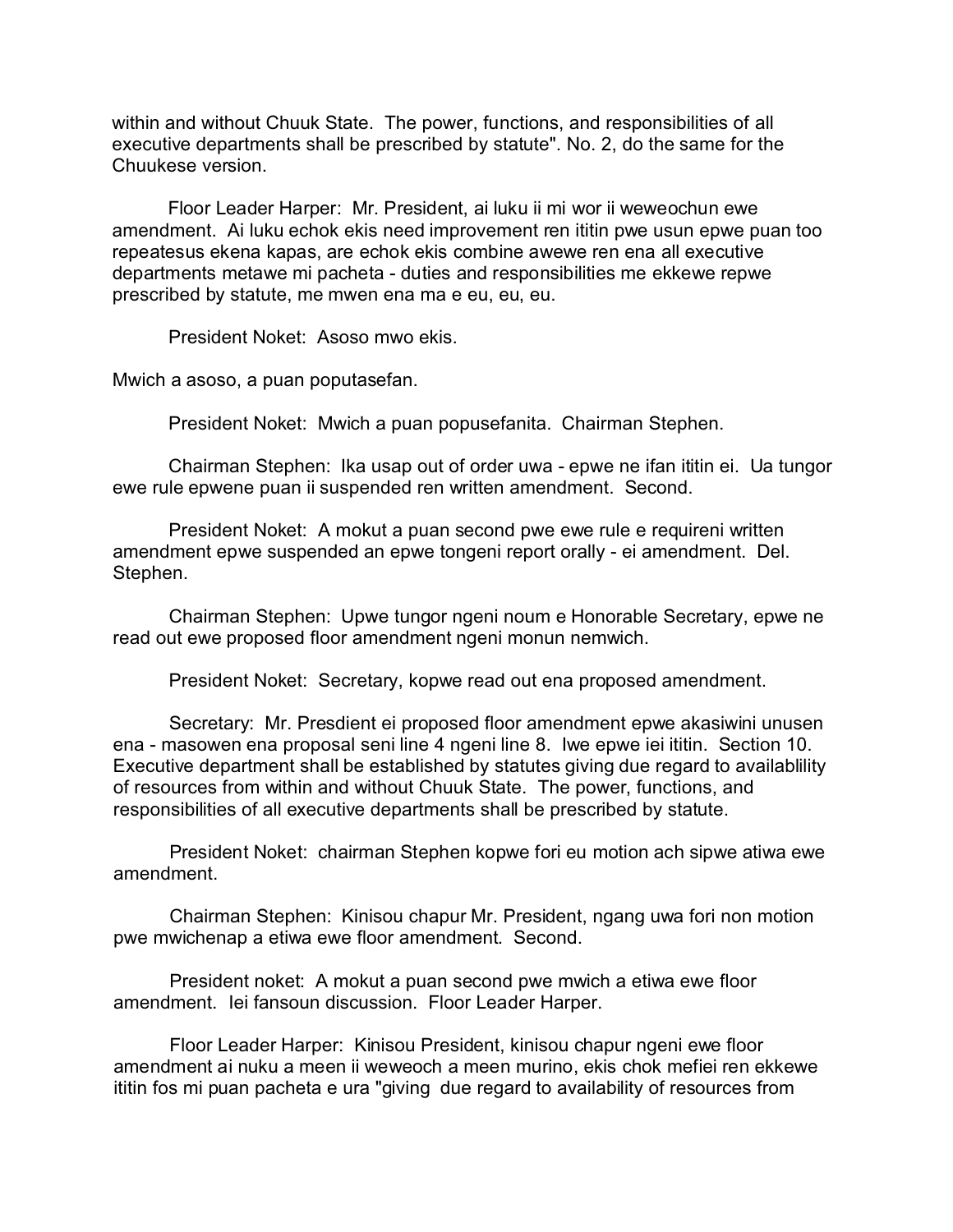within and without Chuuk State. Usun nge nikinikin met chok - usun metewe ai en good colleague epuan pwarata lon ach we fansoun asoso. Usun nge ita merei sise ani lukuluk ewe Legislature ach sipwe puan instructnir pwe repwe pual nenengeni metekenan sakkun resources lon Chuuk me nukun Chuuk. Ai luku ewe Legislature mi weweiti, nge ika mwo ese puan pacheta ei, ina iir mi silei pwe oh mi nafoch monien Chuuk, iwe sipwe ne ien. Ikan ekan mettoch epwan etto me nukun, ikan met epwan generated me lon Chuuk, therefore simi tongeni manage to establish ei ukukun department ika met. Iwe ina popun ita merei ekkena ekkoch ititin fos esap puan tonong. Kinisou.

Presiden Noket: Soposopono chok won ewe floor amendment. Del. Sirom.

Del. Sirom: Kinisou chapur President. Ewer mi pung ai upwe puan wata mefiei won ei usun chok ai we good colleague. A luku mi pung oh mi auchea an epwe nom, this is a constitution, this is not a statutory. Epwe nom pwe epwe wesewesen chufonuno, pwe epwe nom non ekiekin representative ika Senators pwe iei met sipwe fori. Sipwe chok chechemeni pwe epwe wowor chok moni. Kinisou.

President NOket Delegate Williander, osupwang iowe.

Del. William, K.: Kose mochen sipwe mwo asoso.

Mwich a asoso, a puan popusefanita.

President Noket: Mwich a poputa, chairman Rosokow.

Chairman Rosokow: Ngang mi puan fiti Harper, pwe ren ena concern ena last sentence, giving due regard to availability of resources, met sakkun resources, epwe refer ngeni moni, pwata ese ura ma moni. Iwe ika pwe ese ura pwe moni, iwe mi puan mi abstract, mei …..

President Noket: Ouse mochen emon epwe afata enan kapas resources ika mi tongeni. Met intentionun enan resources, an emonnewe - we chon ewe committee, Chairman Stephen.

Chairman Stephen: Kinisou chapur President, ina oupwe neto ese wor nei blacks law dictionary ika nge upwe puan achocho ne etepira wewen ena resources. Maa good colleague mi used ei puan term lon an we eu proposal ren natural resources ren sea pets. Iwe ma in this context iwe maa mostly epwe financial resources ren pekin funding. Pun ma e wor moni, e wor putai, e wor moni e wor wan ekkewe putai chitosa, me chon angang. Iwe ma in short money ena resources, financial assistance.

President Noket: Soposopono Chairman Rosokow.

Chairman Rosokow: An pacheta nesoponon enan phrase, shall be establish by statute, orenien ma constitution epwe efer last enan. Nge a puan la soposopolo, iwe a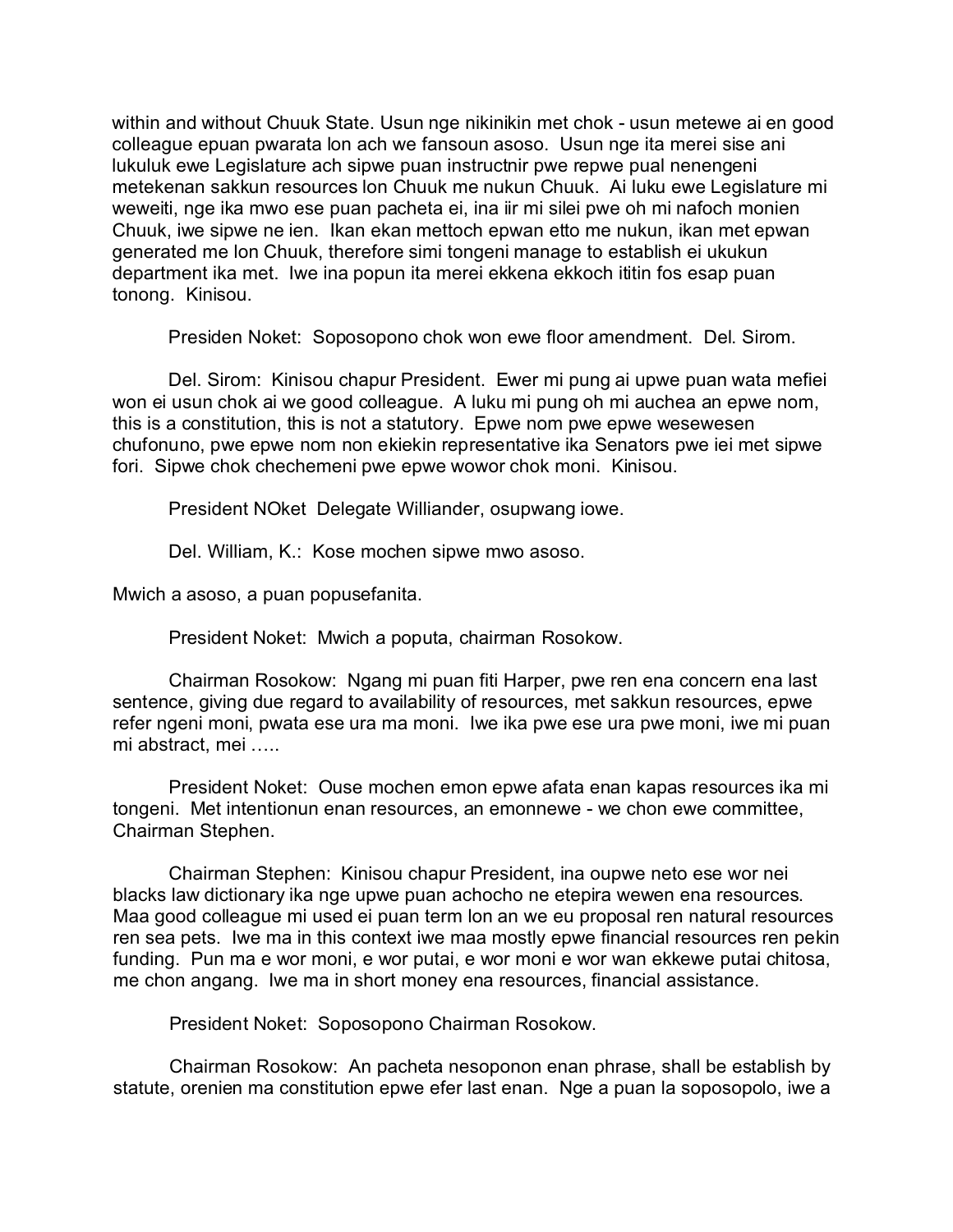ekis akward.

President Noket: Mi wor mefien emon.

Chiarman Fritz: Omusano esap ai upwe answerni metewe an chienei en concern, nge ai mefi sieekis confuse ren metekei subject of discussion, pwe ma mi wor ewe committee Proposal a tonong. Iwe murin a wor ewe proposed amendment tonong seni pusin ewe Chairman. An epwe try to accommodate ekkewe ekkoch an memef. Iwe ita nanew sipwe limit ach discussion ngeni ewe chok an ateen we amendment. Iwe ika pwe e pass, then sia discuss proposal amendment iwe sia tongeni puan discuss ekkee ekkoch masowan as originally presented. Iwe ai mefi ma pokiten ach sipwe save time, ese wor problem. Iwe ita upwe chok mwo puan apasa ekis ren metewe Vice chairman lon we Provision e kapas ren. NGe mi pung pwe puan inan enan concern a men fen namot ngeni kich as 3rd father of this Chuuk State. Sipwe nenengeni pwe mi auchea ekkewe delegate ra awardni ekkoch ekkewe department re mefi nge mi wesewesen auchea esap puan wor discresion ach we Legislatur eewpe angang won. Iwe ina popun iwe ita originally ren Education me Health - ma merei ai walong ngeni ewe committee repwe adoptni we 2 areas we have to have for all the time. Ese tongeni epwe siwin pwe without Education, without Health, sise tongeni sipwe mwokutuno as a young, growing nation. Nge ach sipwe puan sustainini ourselves.

President Noket: Soposopono. Floor Leader Harper.

Floor Leader Harper: Kinisou Mr. President, upwe puan omusomus fan iten ekkewe metoch sia puan pwarata pwe mei pung - ngang uwa kan puan aatapwanapwan, nge auchean ai weweiti ekkewe akasiwin ii an epwe chok delet ekkena maa ekkoch ititin fos. Iwe iwe a ekesiwin ititin meren Chairman Stephen. Iwe use nuku pwe mwichenap mi puan ani osukosukan metekewe e delet me met ewe a isoni. Fan iten ena wewe, ika pwe esap wor tipengaw uwa aukatiw pwe a wes poraus won ewe ekesiwin. Second.

President Noket: A mokut a puan second pwe a kaukutiw memef won ewe written floor amendment Sipwe ne vote won ewe amendment, chon tipeew ngeni pwe mwich a etiwa ewe written amendment, chon tipeew ngeni apasa U, chon rese tipeew ngeni apasa Apw. A carry ewe motion ren ewe amendment. A pass ewe amendment. Iei soposopono discussion won we CPNo. 3-08;

Chairman Sitan: Kinisou chapur President, upwe chok puan add to the confusion seni am we Mortlock delegation, ai luku ewe amendment eko pacheta - due regard to availability of resources mi necessary, pwe epwe fis pwe eu guiding policy. Ewer, mi wor ach trustni Legislature nge pokiten iei sia ataielo ewe guiding policy ren ewe "regard to fund mi necessary, pwe epwe guiding policy for the Legislature. Kinisou chapur.

**President Noket**: Chairman Rosokow.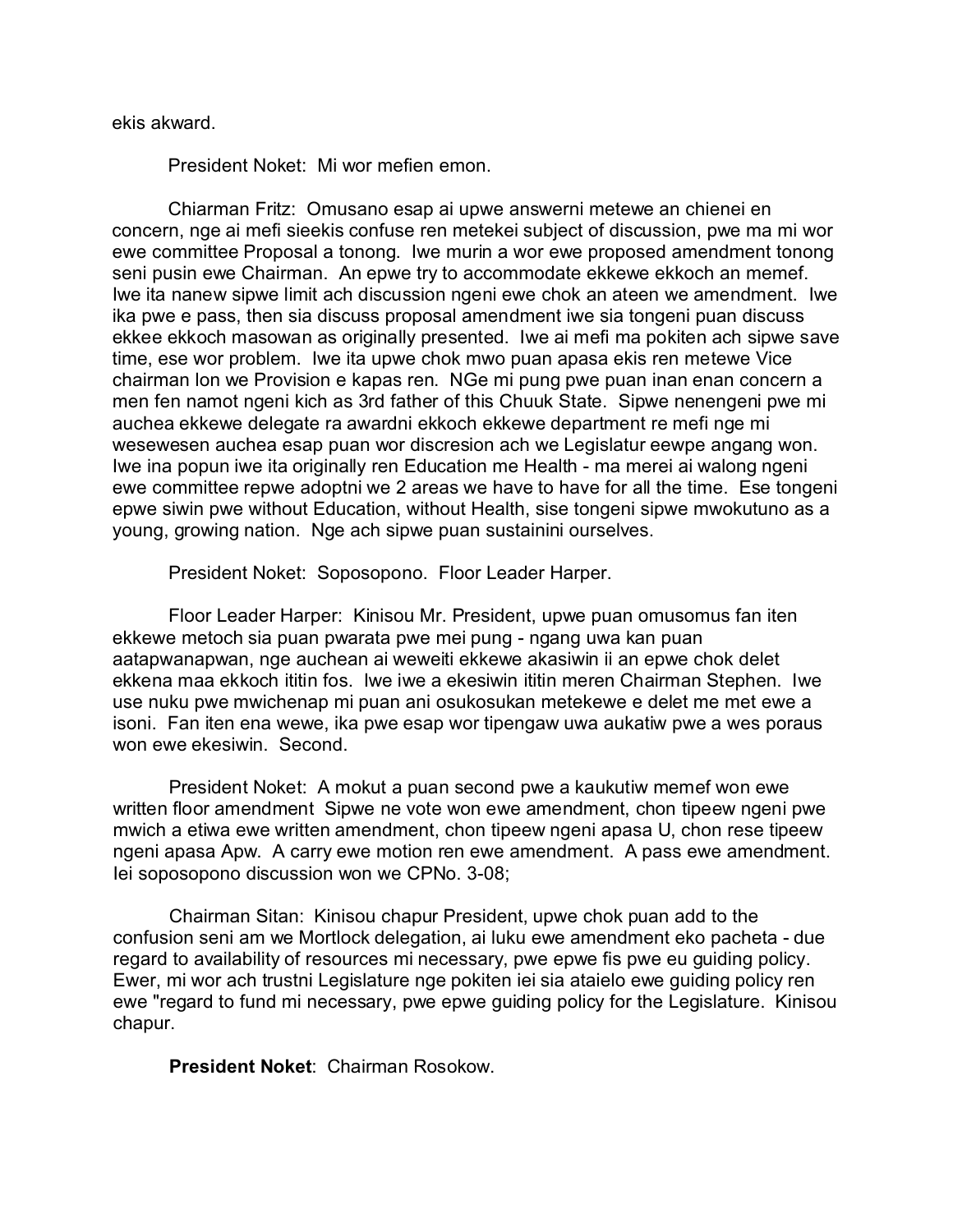**Chairman Rosokow**: Ese wor no pwe inan a ponu.

**President Noket**: Floor Leader Harper.

**Floor Leader Harper**: Kinisou Mr. Presient, usap sinei are ipwe out of order, nge uwa fori motion pwe upwe mwo puan offer eu amendment. Ua fori motion pwe ekkewe ititin fos e ura pwe "giving due regard to availability of resources from within and without Chuuk State" repwe katauu me lon ena proposal.

**President Noket**: Asoso mwo ekis.

## **Mwich a asoso, a puan popusefanita**.

**President Noket**: Kopwe puan suspendni ewe rule, Floor Leader Harper.

**Floor Leader Harper**: Ewer. Kinisou Mr. President, uwa puan fori eu motion pwe ewe rule e requireni written amendment epwe puan mwo suspended lon ei fansoun. Second.

**President Noket:** A mokut a puan second pwe rule requiring written amendment epwe suspended. Chon tipeew ngeni apasa U, chon rese tipeew ngeni apasa Apw. A suspended ewe rule. Floor Leader Harper.

**Floor Leader Harper**: Ewer, kinisou Mr. President, ua fori motion pwe ekkewe ititin fos mi nom lon ena proposal e ura "giving due regard to availability of resources from within and without Chuuk State, epwe katano.

**President Noket**: A wor discussion won ewe amendment iei fansoun. Ook apw epwe mwo for motion, omusalo.

**Floor Leader Harper**: Iwe ia fori motion.

**President Noket**: Discussion won ewe amendment.

**Chairman Fritz**: ngang upwe mwo puan omusomus ngeni nouch we Del. seni fonuach ika kinikin lon Mochulok, esap ren ita ach sipwe esiponu, nge ai fen mefi iei eu ekkewe main concern ita ururun ach ei convention epwe addressni. Ren - kich meinisin mi silei pwe an aramas, ika chon ekkena state ika, puan ach we National Government, e ura pwe kich chon Chuuk sie always over spend. That's a fact we cannot hide it, ignoor it, we have face ma - chommong chon ma kan criticize sinikich ren ena, iwe intentionun ei anapanap pwe epwe chok puan remaind pwe we have to work within our financial - mi pung mi enlet pwe ach ei Legislature mei try to do their best within information mi provided ngenir. Nge ma ika ekena information ra wrong, iwe they arrive at the wrong conclusion. Iwe ika pwe sie - sisefen atawei ekkei - build in some checks protection, iwe merei ese namot. Pwe ach we Legislature kich mi trust pwe that's what they will do, the in case pwe ika Singkoro a touu seni Legislature, nge emon a tolong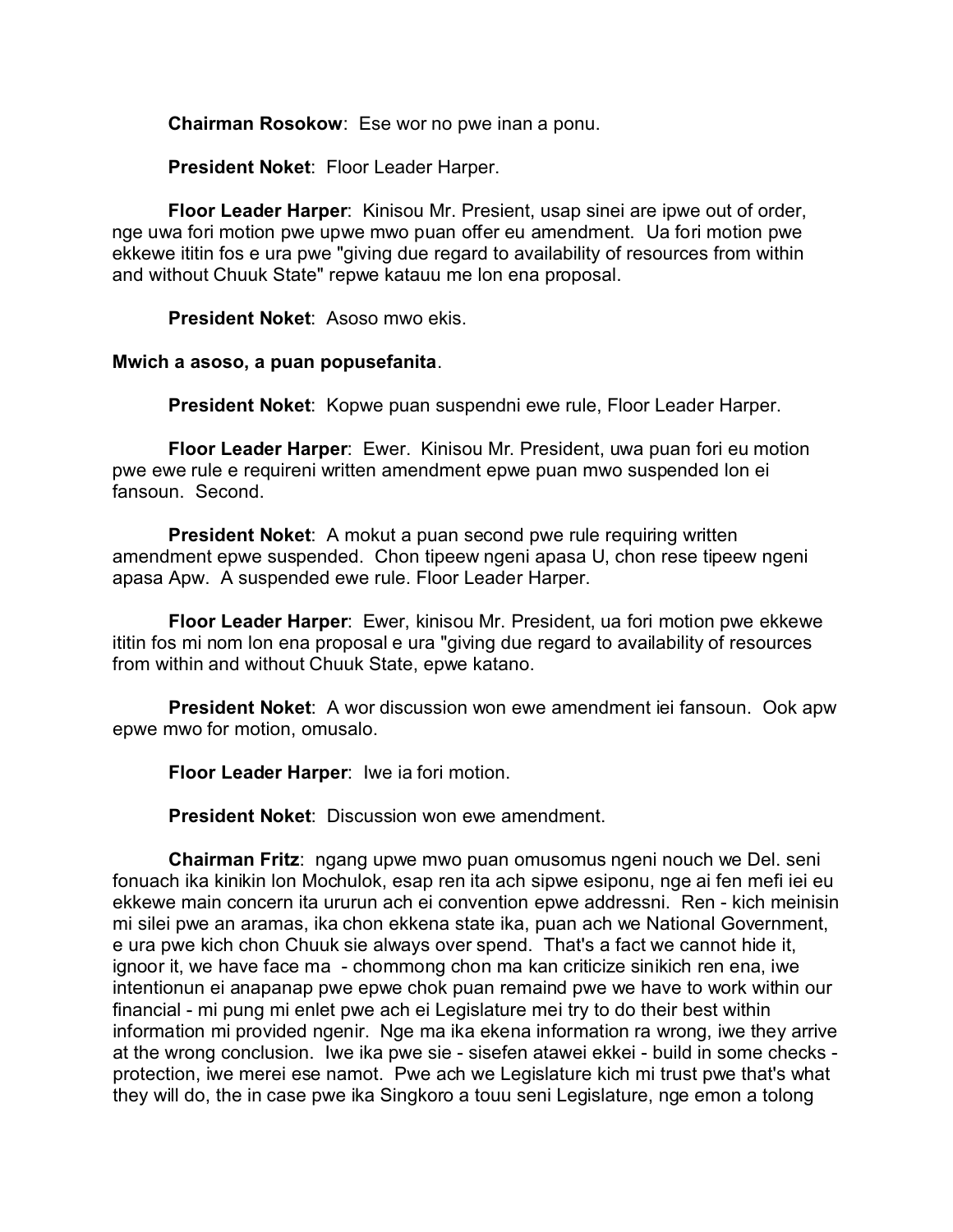nge a mwanino an ekiek, iwe epwe reminded pwe Constitution say so. Sane sikan sinei pwe sipwe chok nonomono, Governor ion mi tongeni governor next time iwe Tuter a Speaker, iwe sia Tuter, ouwe tumunu ena pwe kote awateno - nounoungawei moni. Ina chok achean, its part of ma ach sipwe chok make sure - it's a reminded to ourselves. We supposed to do this, I'm not saying pwe rese fori iei, nge again its not kich iei, nge fen people down the road. Sise sinei met repwe fori, nge ika pwe e wor, there is a guide line for them to follow. They cannot spend more than what we have. Basically ina metei meen e ura, spend within what we have, from outside and from within. Whether it comes from our own resources, converted into cash or cash that comes in from outside or from within. Omusalo tipis.

**President Noket**: Floor Leader Harper.

**Floor Leader Harper**: Kinisou ngeni President puan ngnei Chairman Fritz, ren metekewe a meen meinisin. Ai luku a meen weweoch. Ngang uchok ii ita ekieki pwe ese puan lamot pwe usun ma met chairman Fritz a pwarata pwe usun nge nikinikin chok eu reminder ngeni kich. Iwe usap silei are upwe puan mwan, mi wor ewe puan ii annukun Chuuk ewe State Financial Management act, ai luku mi pual accommodateni ei sakkun ekiek. Iwe iei popun ita merei use kon puan kuna namotan an epwe puan nom lon ei constitution. Nge mi enlet pwe fan iten metekewe ouwa pwarata sisap silei porausen nesor me ponon, iwe iokan repwe ekis tumunu ngaw me wewengaweiti nge repwe silei ochu pwe mi afatafat me lon nouch ei Constitution. Ina popuon upwe puan mwo omusomus ren met ach mochen, nge esap ii wewen pwe ina met epwe pwonueta, nge a nonom ren mwichenap. Kilisou chapur.

**President Noket**: Soposopolo poraus won ewe amndemnt. Ika ese chiwen wor sipwe ne vote won ewe amendment. Ewe amendment epwe delet ni ekkewe - ewe phrase giving due regard to availability of resources from within and without Chuuk State. Ewe amendment an epwe katuruu ena phrase ina. Chon tipeew ngeni ewe amendent apasa U, chon rese tipeew ngeni apasa Apw. A carry ewe motion ren amendment. Ewe amendment a pass. Soposopono poraus won unusen ei Proposal, fiti fengen me metekan amendment a tonong. Floor Leader Harper.

**Floor Leader Harper**: Ewer, kinisou Mr. President, are esap wor tipengaw uwa fori motion pwe esap puan chiwen wor poraus won ei Proposal as amended.

**President Noket**: A mokut a puan second pwe a kaukutiw anini won ei Proposal usun met a fen puan amended, chon tipeew ngeni ewe motion pwe a kaukutiw anini apasa U, chon rese tipeew ngeni apasa Apw. A kaukutiw anini. Sipwene vote won ei Committee Proposal No. 3-08; fiti fengen me metekewe mi amended. Amended Draft 2. CD2. Ewe secretary epwe take note of that. Iwe chon tipeew ngeni pwe mwich a etiwa ei Committee Proposal No. 3-08CD2 lon Ewin alea, apasa U, chon rese tipeew ngeni apasa Apw. A pass CPNo.3-08CD2, lon Ewin Alea. Sipwe mwo ekis asoso chok.

#### **Mwich a asoso, a puan poputasefan**.